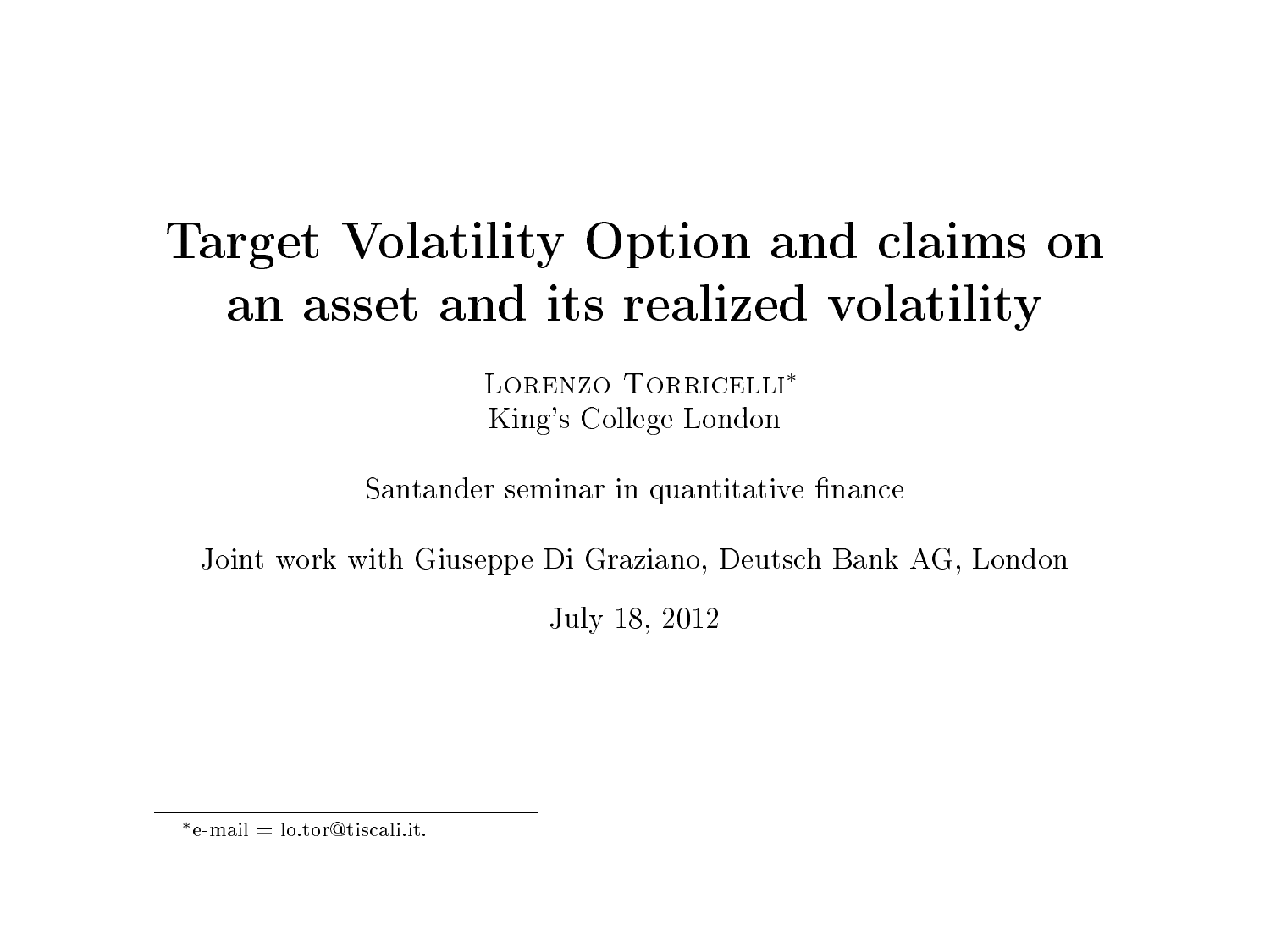# 1. The Target Volatility Option

## 1.1. Motivation

- Volatility is the key ingredient of option pricing. In efficient markets, option prices reflect the market expected volatility
	- 1. What if most dealers are short volatility?
	- 2. What if risk management procedures in banks impose limits on the volatility exposure?
	- 3. What if there is no volatility market for the underlying? (e.g. proprietary trading strategies/indices).
	- 4. In periods of market stress option prices can be prohibitively high. Is there a way to take exposure to the underlying in an option without "over-paying" ?
- Target Volatility Options (TVOs) are a partial answer to the problems above. They are typically used with the following purposes:
	- 1. express a joint view on the performance of the asset and its volatility.
	- 2. cheapen the price of an option in the same way as Asian, Barrier and other Exotics.
	- 3. control the risk of the underlying strategy.
	- 4. allow dealers to buy/sell options on an underlying with no (or illiquid) volatility market.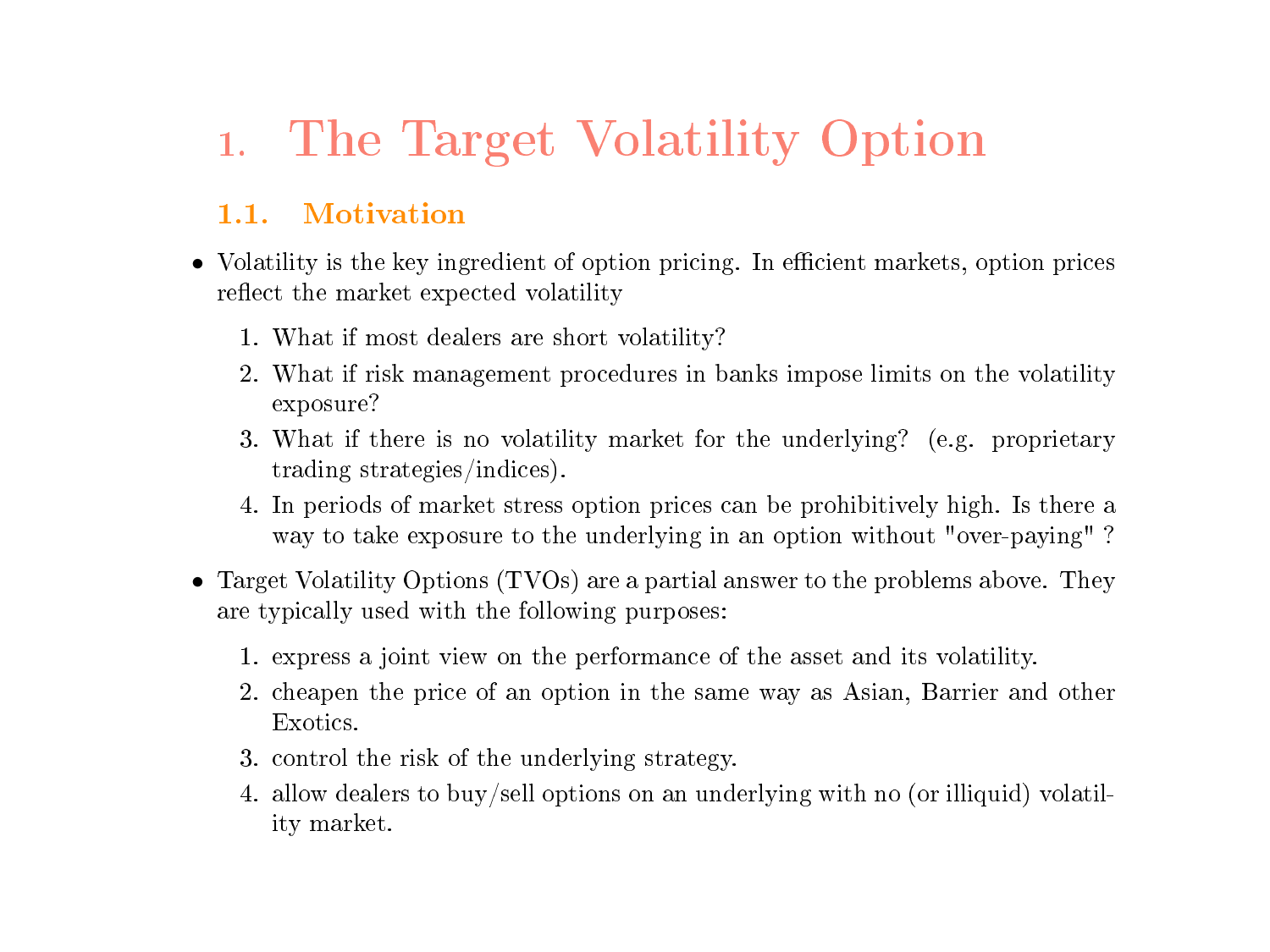#### 1.2. Notation and assumptions

• For a standard Brownian motion  $W_t$  the asset price is characterized by the dynamics

$$
dS_t = \sigma_t S_t dW_t. \tag{1}
$$

- We shall set interest rates to zero. This is not to complicate the formulas any further, all of the following equally applies when rates are nonzero.
- The stochastic volatility process  $\sigma_t$  is assumed to be independent from  $W_t$ .
- Let  $X_t$  be the rescaled log-price,

$$
X_t \equiv \log(S_t/S_0),\tag{2}
$$

so that the realised variance  $\langle X \rangle_t$  is the quadratic variation of  $X_t$ 

$$
\langle X \rangle_t \equiv \int_0^t \sigma_u^2 du. \tag{3}
$$

• We are interested of calculating quantities of the type:

$$
C_t^{TV}(K) \equiv E_t \left[ \frac{\bar{\sigma}\sqrt{T}}{\sqrt{\langle X \rangle_T}} (S_T - K)^+ \right],\tag{4}
$$

where  $\bar{\sigma}$  is the Target Volatility.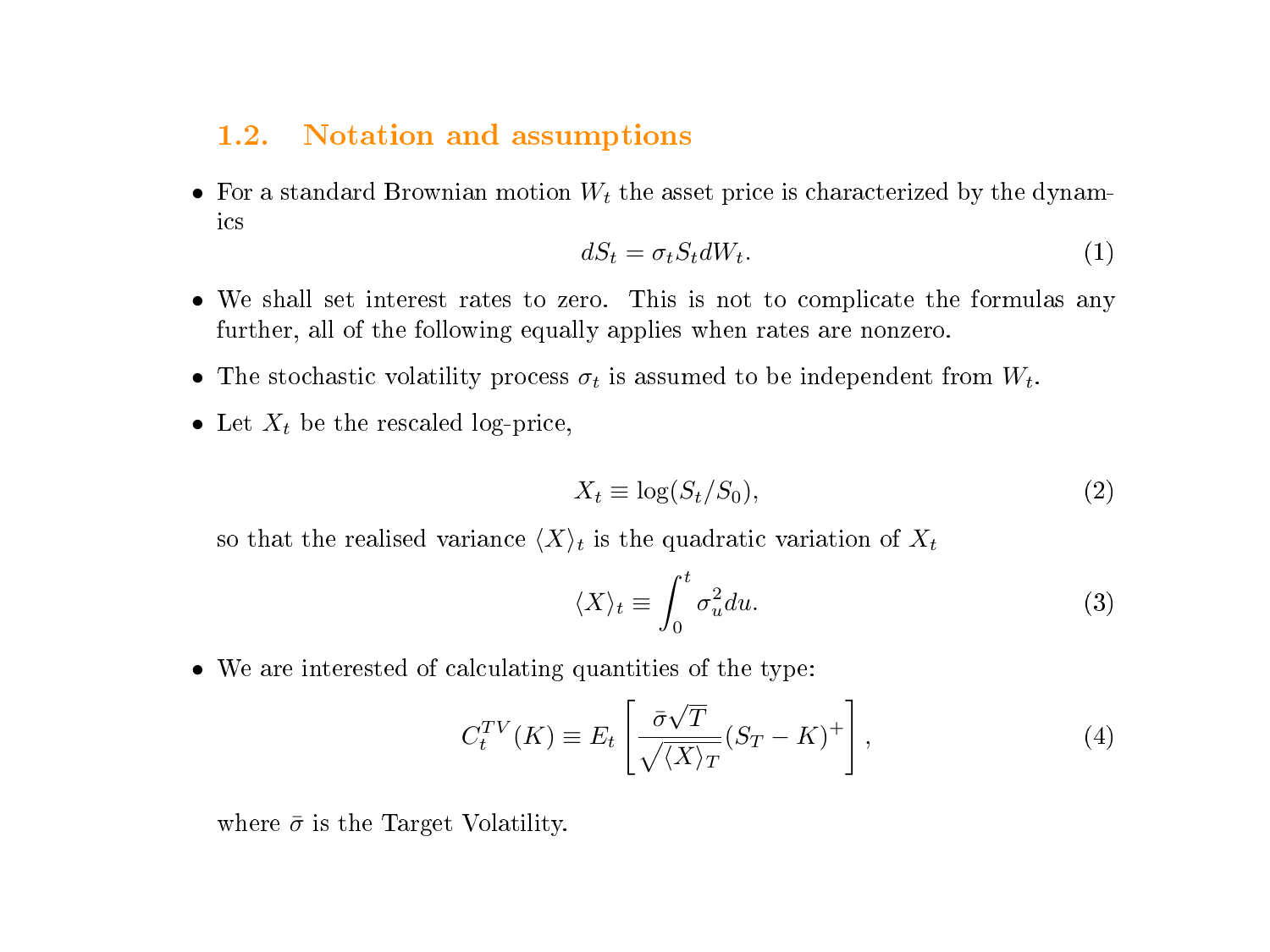## 1.3. TVO pricing via Taylor expansion

• Suppose one wishes to calculate the price of an ATM Call TVO at inception:

$$
C_0^{TV}(S_0) \equiv E_0 \left[ \frac{\bar{\sigma}\sqrt{T}}{\sqrt{\langle X \rangle_T}} (S_T - S_0)^+ \right]
$$
 (5)

• Using the independence assumption (Hull and White, 1992) and Bachelier approximation formula, we have:

$$
C_0^{TV}(S_0) = E_0 \left[ \frac{\bar{\sigma}\sqrt{T}}{\sqrt{\langle X \rangle_T}} E[(S_T - K)^+ | \mathcal{F}^{\sigma}{}_T] \right]
$$
(6)

$$
= E_0 \left[ \frac{\bar{\sigma} \sqrt{T}}{\sqrt{\langle X \rangle_T}} C^{BS}(S_0, S_0, \langle X \rangle_T) \right] \tag{7}
$$

$$
\approx S_0 E_0 \left[ \frac{\bar{\sigma} \sqrt{T}}{\sqrt{\langle X \rangle_T}} \sqrt{\frac{\langle X \rangle_T}{2\pi}} \right]
$$
 (8)

$$
= S_0 \bar{\sigma} \sqrt{\frac{T}{2\pi}} \approx C^{BS}(S_0, S_0, \bar{\sigma}^2 T). \tag{9}
$$

• The TVO price is approximately the Black-Scholes price of a vanilla call with implied volatility  $\bar{\sigma}$ .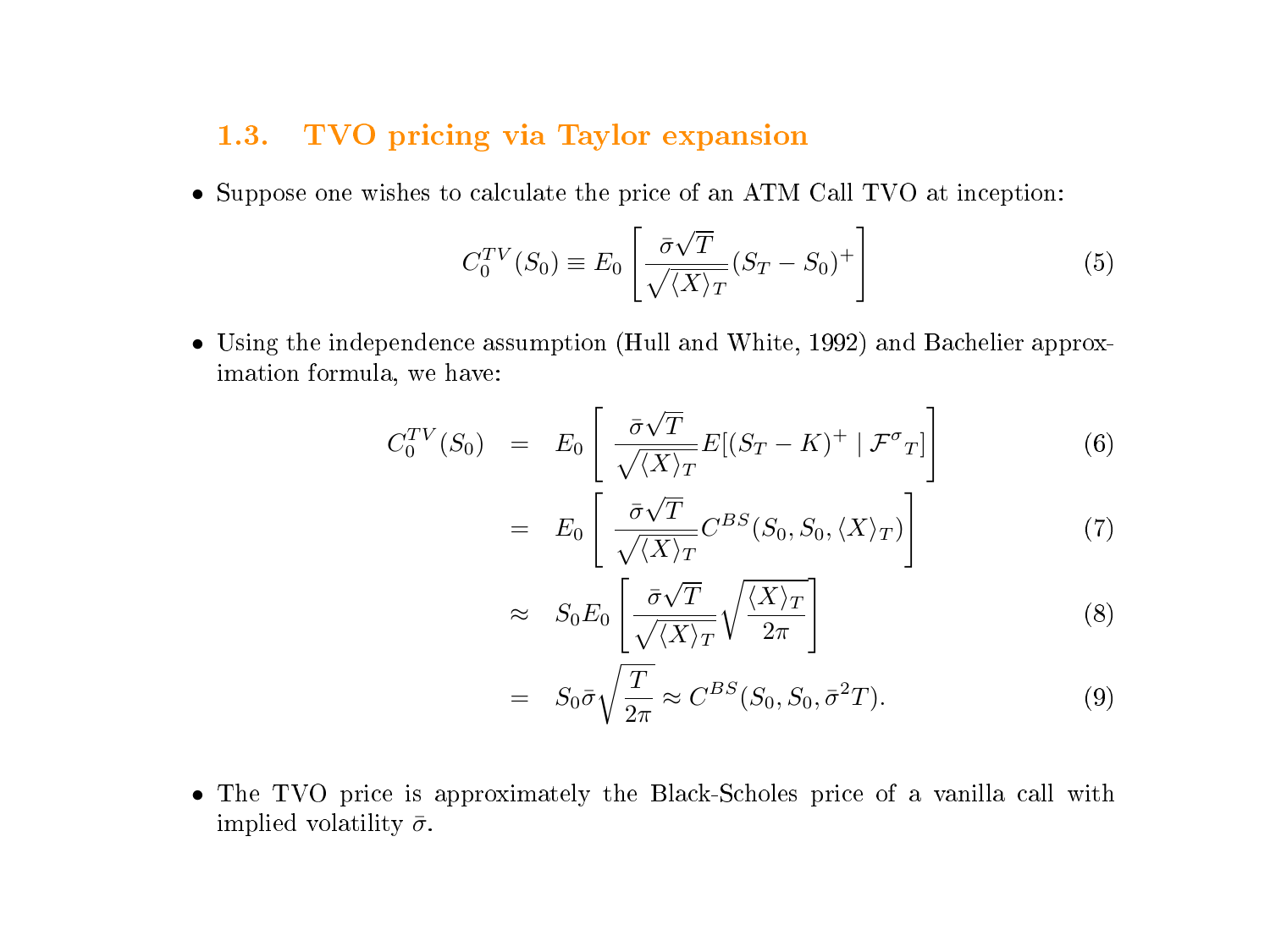- The idea above can be extended to a generic strike  $K$ .:
	- 1. Expand the Black Scholes call formula in Taylor series in  $K$  around the ATM point and look at the resulting series as a function of  $\hat{\sigma} = \sigma \sqrt{t}$
	- 2. Divide this series by the factor  $\hat{\sigma}$ ; the resulting series will be the deterministic version of the expansion of the payo
	- 3. Substitute  $\sqrt{\langle X \rangle_T}$  for  $\hat{\sigma}$  take the expectation and apply linearity.
	- 4. By using a suitable integral representation each of the stochastic terms can be expressed in terms of the expectation of an exponential claim of the variance, which can be computed or replicated
- Expanding the Black-Scholes price around the strike  $K$ , we have

$$
C(K) = C(S_0) + C^{(1)}(K - S_0) + \sum_{n=0}^{\infty} C^{(n+2)}(S_0) \frac{(K - S_0)^{n+2}}{(n+2)!}
$$
 (10)

• Derivatives higher than the second can be deduced using the formula (Estrella, 1995)

$$
C^{n+2}(S_0) = \frac{1}{\sqrt{2\pi}} \exp\left(-\frac{\hat{\sigma}^2}{8}\right) \frac{P_n(d^+)}{S_0^{n+1}\hat{\sigma}^{n+1}} (-1)^n. \tag{11}
$$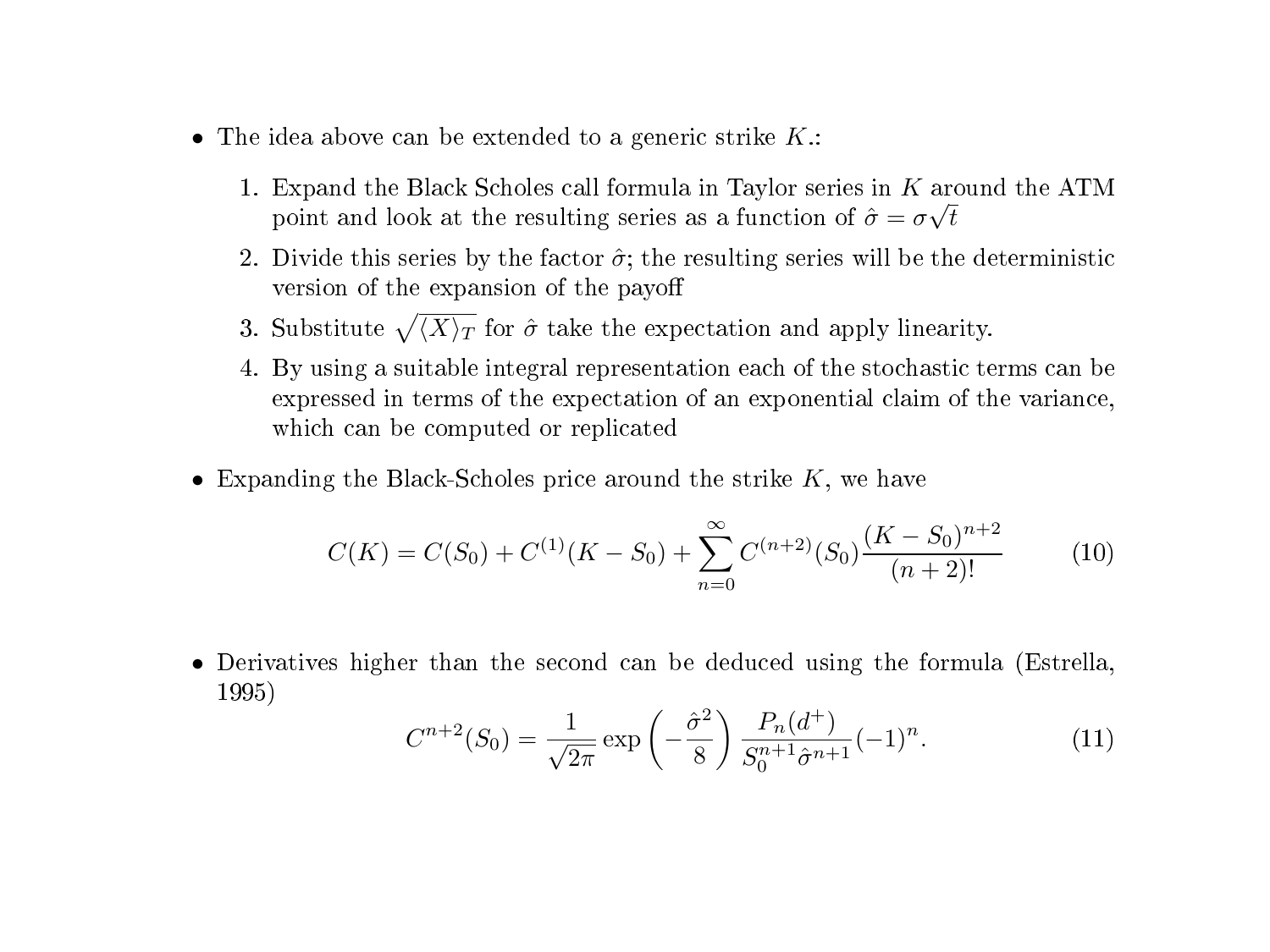• Here  $P_n(d^+)$  satisfies the following recursive equation,

$$
P_n(d^+) = (d^+ + n\hat{\sigma})P_{n-1}(d^+) - P'_{n-1}(d^+),\tag{12}
$$

where, if  $\sigma$  is the implied BS volatility

$$
\hat{\sigma} = \sigma \sqrt{t},\tag{13}
$$

and

$$
d^+ \equiv \frac{\log(S_0/K)}{\hat{\sigma}} + \frac{\hat{\sigma}}{2} \tag{14}
$$

• Solving the equation above, rearranging things slightly and putting  $\hat{\sigma}$  as a common factor, we have:

$$
C(K) = S_0 \left\{ N \left( \frac{\hat{\sigma}}{2} \right) - N \left( -\frac{\hat{\sigma}}{2} \right) \right\}
$$
  
- 
$$
N \left( -\frac{\hat{\sigma}}{2} \right) (K - S_0)
$$
  
+ 
$$
\exp(-\hat{\sigma}^2/8) \lim_{n} \left( \sum_{j=0}^{f(n)} \hat{\sigma}^{-(1+2j)} W^{n,j}(K) + O(n+3) \right),
$$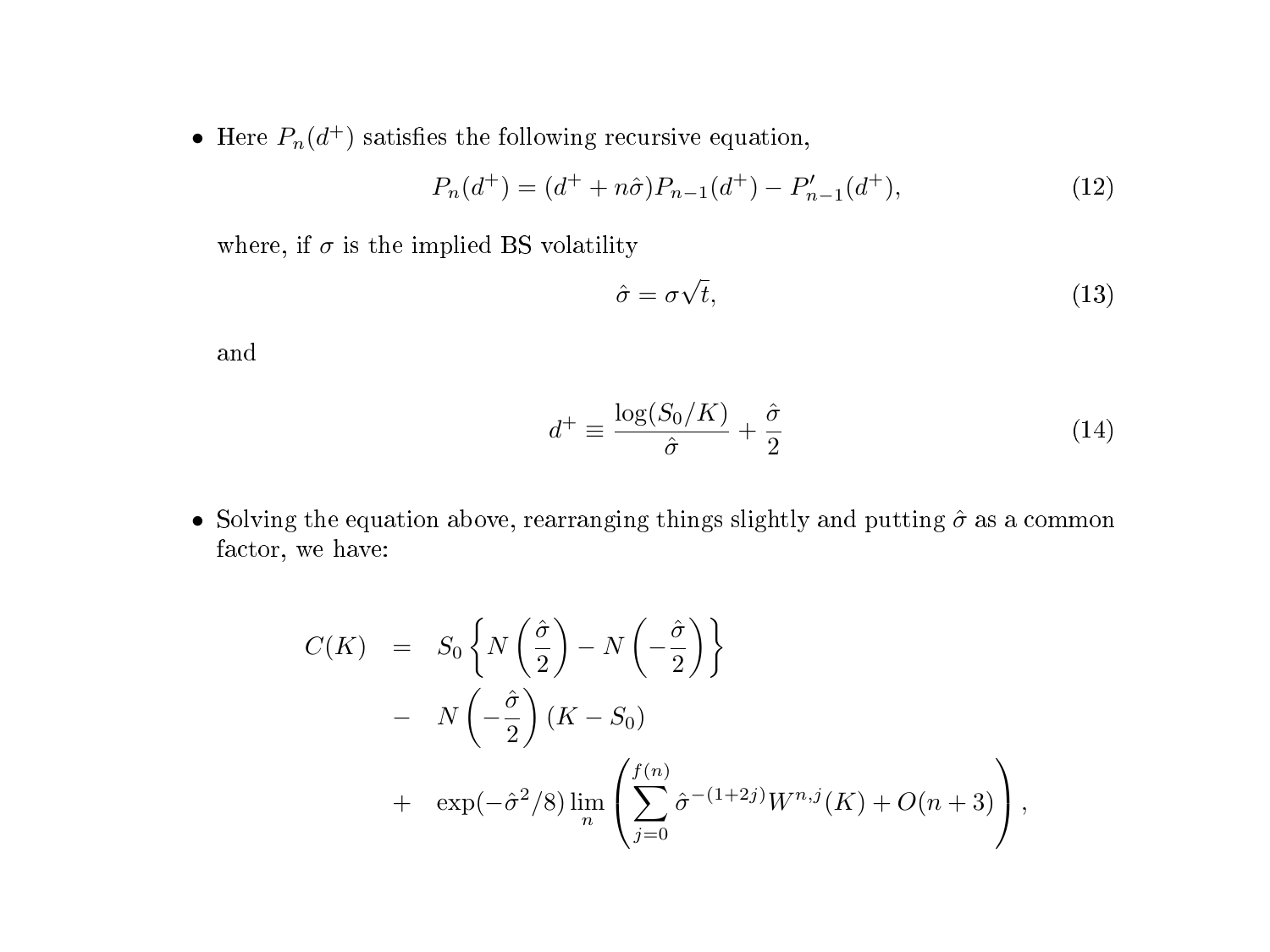where

$$
W^{n,j}(K) \equiv \frac{1}{\sqrt{2\pi}} \sum_{k=2j}^{n} (-1)^k C(f(k) - j, k) \frac{(K - S_0)^{k+2}}{S_0^{k+1}(k+2)!},
$$
(15)

 $C(j, n)$  is the j<sup>th</sup> coefficient of the polynomial  $P_n$ , and

$$
f(k) = \begin{cases} \frac{k}{2}, & k \text{ even;} \\ \frac{k-1}{2}, & k \text{ odd.} \end{cases}
$$
 (16)

• We express the volatility terms as functionals of exponential of the variance

$$
\frac{1}{\sqrt{x}}N\left(-\frac{\sqrt{x}}{2}\right) = \frac{1}{2\sqrt{\pi}}\int_0^\infty \frac{e^{-(z+1/8)x}}{\sqrt{z+1/8}}dz,\tag{17}
$$

and

$$
x^{-r} = \frac{1}{r\Gamma(r)} \int_0^\infty e^{-z^{1/r}x} dz,
$$
\n(18)

• Letting  $\hat{\sigma} = \sqrt{\langle X \rangle_T}$  in the expansion above and substituting it in the TVO pricing formula √

$$
C_0^{TV}(K) = E_0 \left[ \frac{\bar{\sigma}\sqrt{T}}{\sqrt{\langle X \rangle_T}} C^{BS}(S_0, K, \langle X \rangle_T) \right]
$$
(19)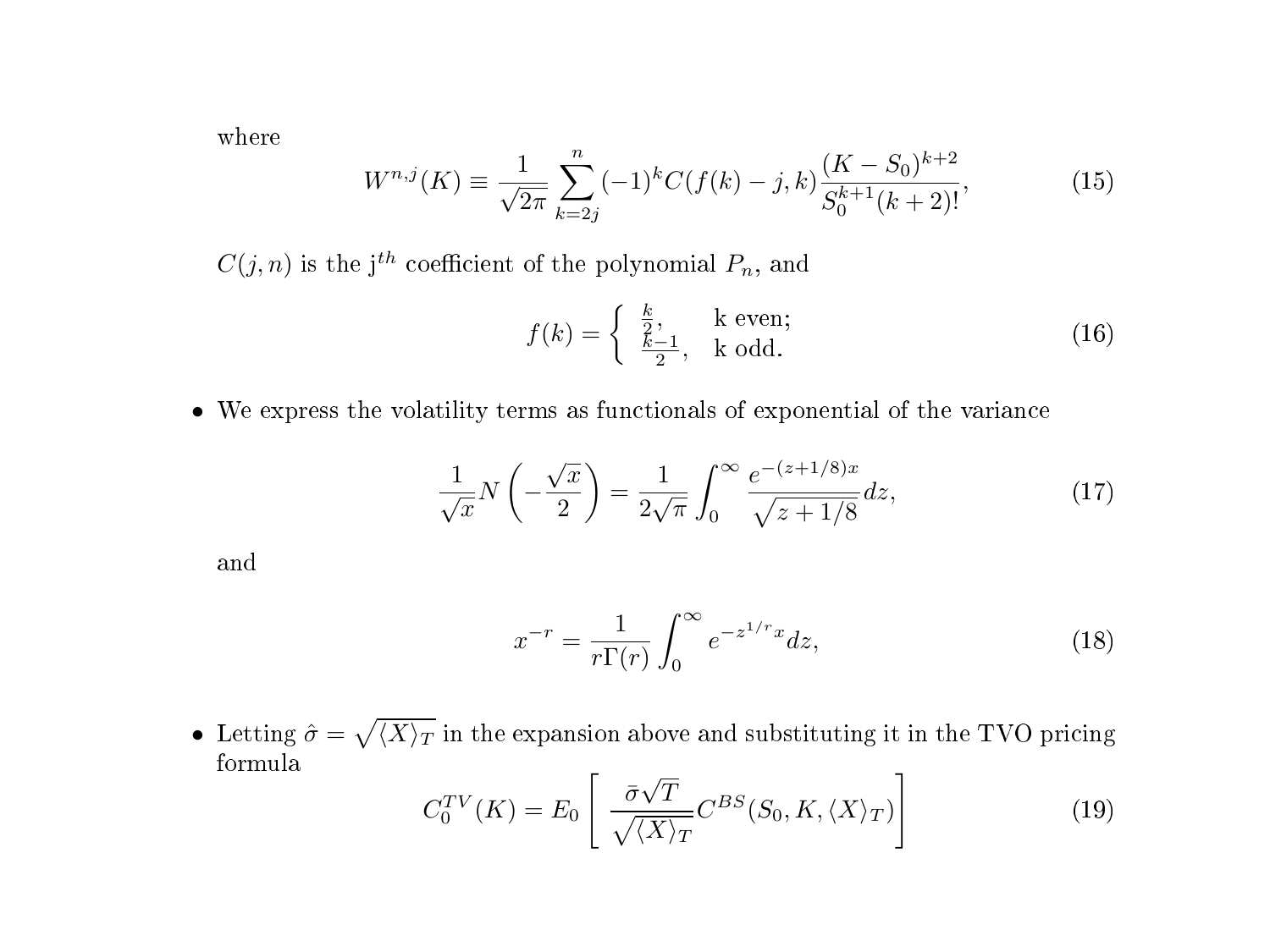we obtain,

$$
C_0^{TV}(K) \approx \bar{\sigma}\sqrt{T} \left[ \frac{2S_0}{\sqrt{\pi}} I_0^{1/2,0} - \frac{S_0 + K}{2\sqrt{\pi}} \Phi_0^{1,1/8} + \sum_{j=0}^{f(n)} \tilde{W}^{n,j}(K) I_0^{j+1,1/8} \right],
$$

where the following quantities have been defined

$$
I_0^{r,a} \equiv \int_0^\infty E_0 \left[ e^{\lambda^{r,a}(z)(X)\tau} \right] dz
$$
  
\n
$$
\Phi_0^{r,a} \equiv \int_0^\infty \frac{E_0 \left[ e^{\lambda^{1,1/8}(z)(X)\tau} \right]}{\sqrt{z+1/8}} dz,
$$
  
\n
$$
\lambda^{r,a}(z) \equiv -(z^{1/r} + a), \quad \tilde{W}^{n,j} \equiv \frac{W^{n,j}(K)}{(j+1)!}.
$$
 (20)

• Alternatively, for short dated maturities, we can use the Bachelier approximation:

$$
C_0^{TV}(K) \approx S_0 \bar{\sigma} \sqrt{\frac{T}{\pi}} + \bar{\sigma} \sqrt{T} \left[ \frac{K - S_0}{2\sqrt{\pi}} \Phi_0^{1,1/8} + \sum_{j=0}^{f(n)} \tilde{W}^{n,j}(K) I_0^{j+1,1/8} \right].
$$
 (21)

• The expressions above can be calculated in closed-form for a variety of models (e.g. affine stochastic volatility models).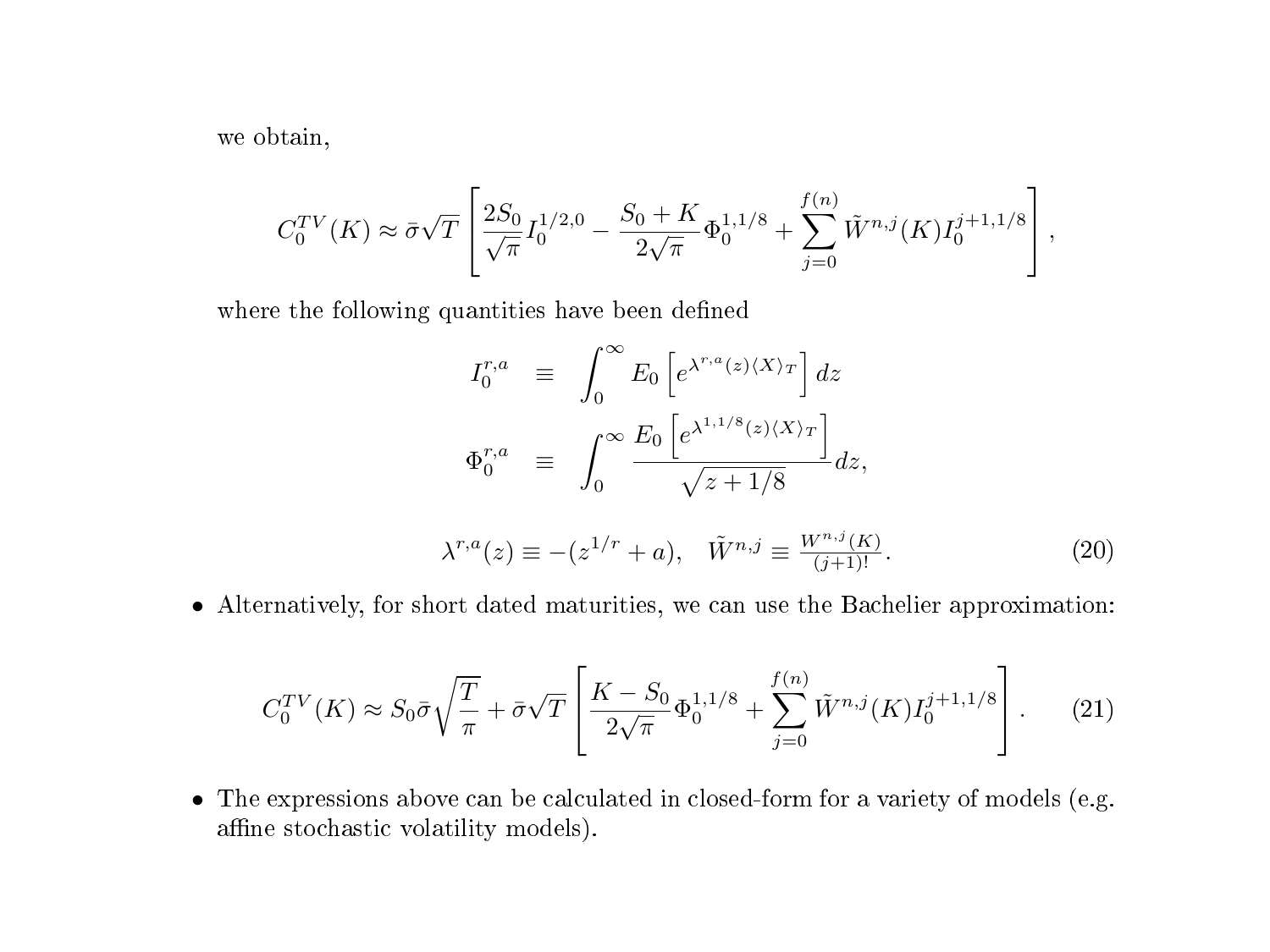### <span id="page-8-0"></span>1.4. TVO pricing via Taylor expansion,  $t > 0$

• The pricing problem at  $t > 0$  is similar, but some symmetry is lost:

$$
C_t(K) \equiv E_t \left[ \frac{\bar{\sigma} \sqrt{T}}{\sqrt{\langle X \rangle_T}} (S_T - K)^+ \right] \tag{22}
$$

$$
= E_t \left[ \frac{\bar{\sigma} \sqrt{T}}{\sqrt{\epsilon_t + \langle X \rangle_T - \langle X \rangle_t}} C^{BS}(S_t, K, \langle X \rangle_T - \langle X \rangle_t) \right], \quad (23)
$$

where  $\epsilon_t \equiv \langle X \rangle_t$ .

• The Black-Scholes Call price can again be expanded via Taylor around  $S_t$ , but this time we have to deal with objects of the following form:

$$
q_1(x) \equiv \frac{N(-\sqrt{x}/2)}{\sqrt{\epsilon + x}},\tag{24}
$$

$$
q_2(x) \equiv \frac{x^{-(j+1/2)}}{\sqrt{\epsilon + x}}.\tag{25}
$$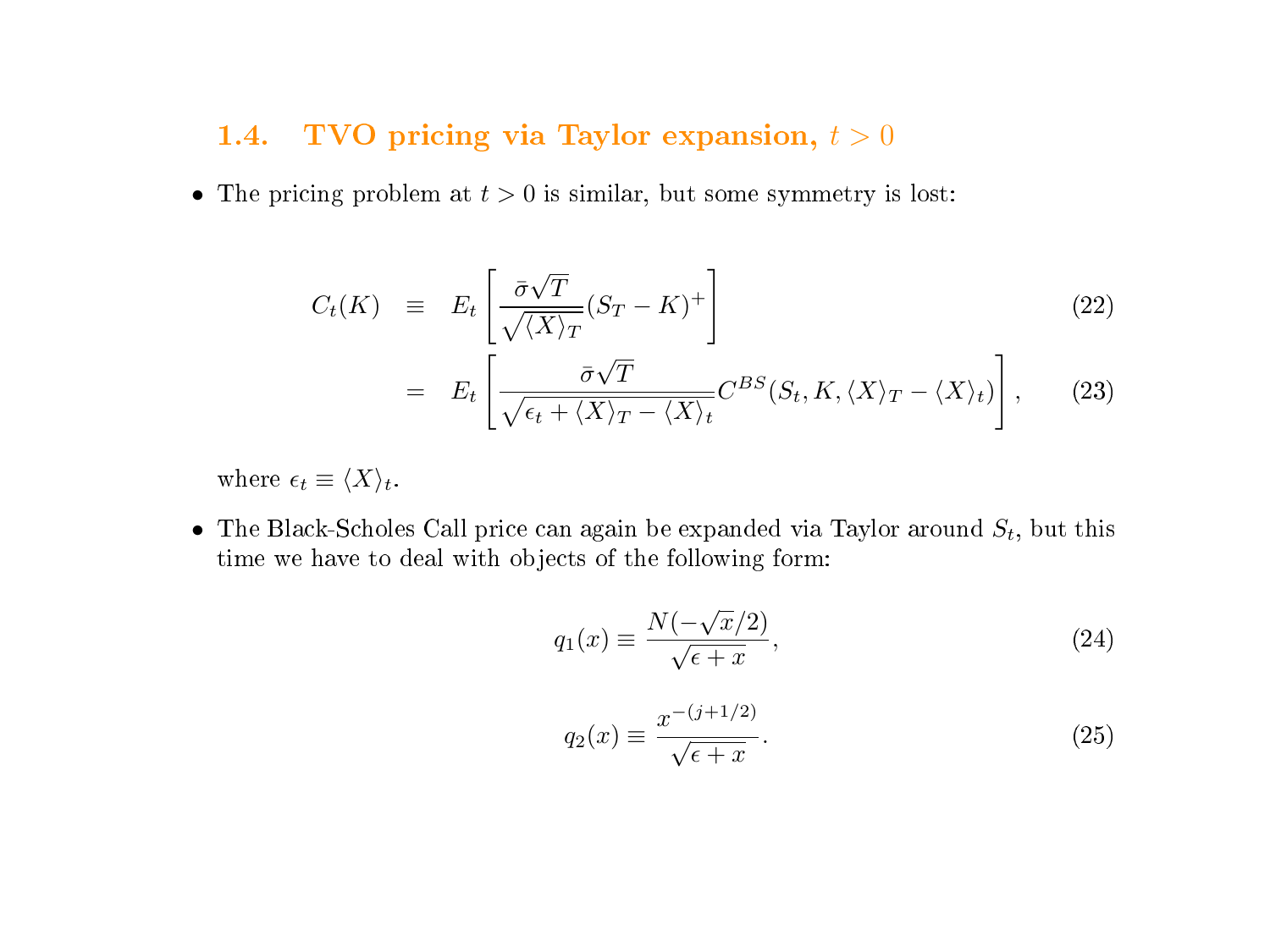- <span id="page-9-0"></span>• To price this resulting decomposition claims we have to further expand the functions  $(24)$  and  $(25)$  a second time in  $\epsilon$ . This will yield a double convergent series: by considering a finite truncation, the summation can be rearranged as a linear combination of claims on volatility
- The price of the TVO at time  $t$  is therefore of the form

$$
C_t^{TV}(K) \approx \bar{\sigma}\sqrt{T} \left[ \frac{2S_t}{\sqrt{\pi}} I_t^{1/2,0,0} - \frac{S_t + K}{2\sqrt{\pi}} \Phi_t^{1,1/8} + \sum_{j=0}^{m+f(n)} \hat{W}^{n,m,j}(K,\langle X \rangle_t) I_t^{j+1,1/8,0} \right].
$$
\n(26)

• Similarly to the results of the previous section, the TVO price is a linear combination with weights  $W^{n,m,j}(K,\langle X\rangle_t)$  of terms of the form

$$
I_t^{r,a,b} = \int_0^\infty e^{-(z^{1/r}+b)\epsilon_t} E_t \left[ e^{\lambda^{r,a}(\langle X \rangle_T - \langle X \rangle_t)} \right] dz,
$$
  

$$
\Phi_t^{1,a} = \int_0^\infty \frac{e^{-(z+a)\epsilon_t}}{\sqrt{z+a}} E_t \left[ e^{\lambda^{1,a}(\langle X \rangle_T - \langle X \rangle_t)} \right] dz,
$$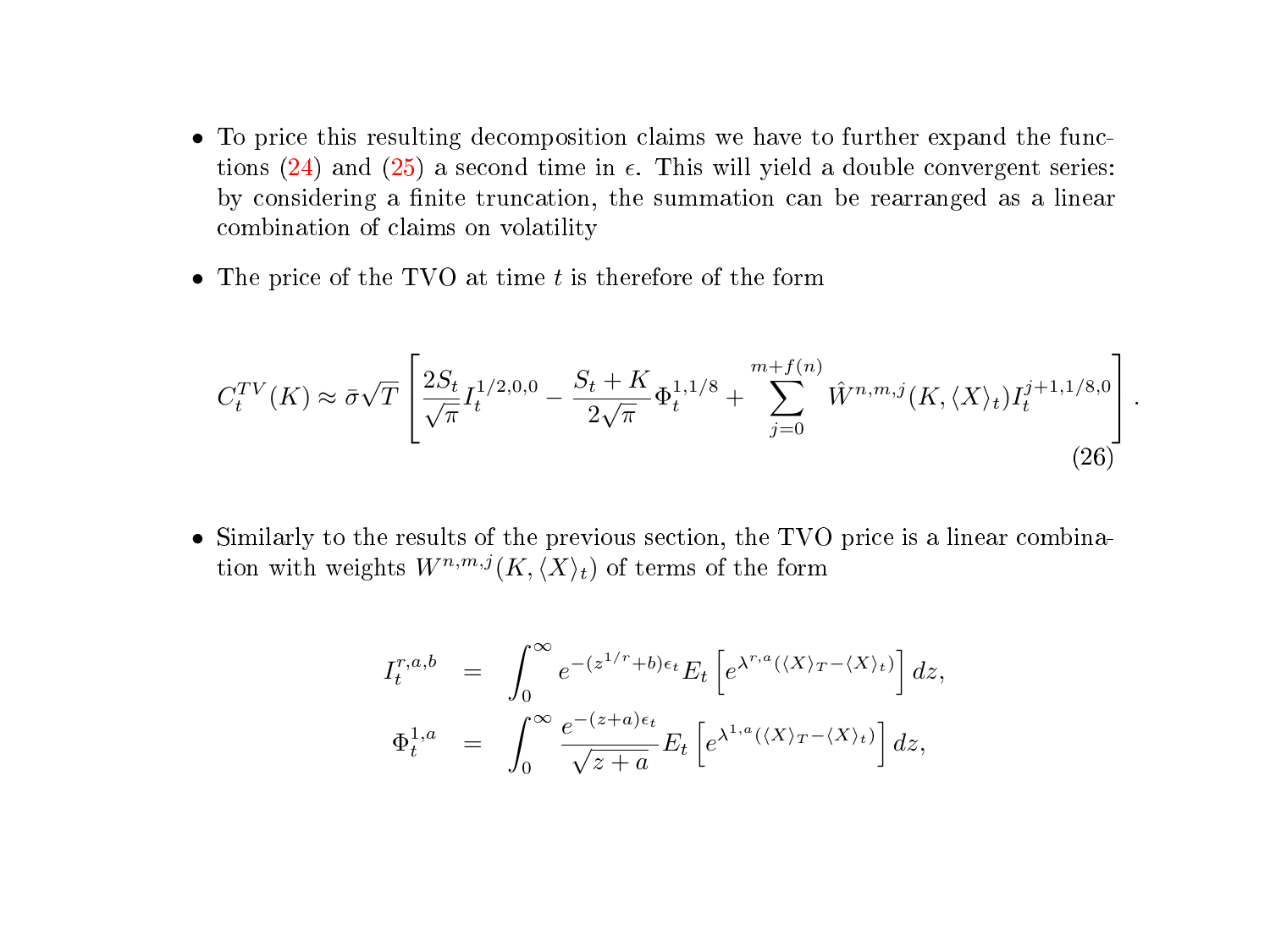for some non-negative real constants  $a$  and  $b$ , and

$$
\lambda^{r,a} \equiv -(z^{1/r} + a). \tag{27}
$$

#### 1.5. Robust pricing

- One of the remarkable features of the Taylor expansion technique is that allows completely model-independent pricing via replication of the volatility claims  $I_t$  and  $\Phi_t$  in the finite sum [\(26\)](#page-9-0)
- Carr-Lee provide a way to express the exponential of the quadratic variation in terms of the terminal value of the underlying. For any complex  $\lambda$  we have:

$$
E_t[e^{\lambda(\langle X \rangle_T - \langle X \rangle_t)}] = E_t\left[e^{\langle X_T - X_t \rangle p(\lambda)}\right] = E_t\left(\frac{S_T}{S_t}\right)^{p(\lambda)},\tag{28}
$$

where

$$
p(\lambda) = \frac{1}{2} \pm \sqrt{\frac{1}{4} + 2\lambda}.
$$
 (29)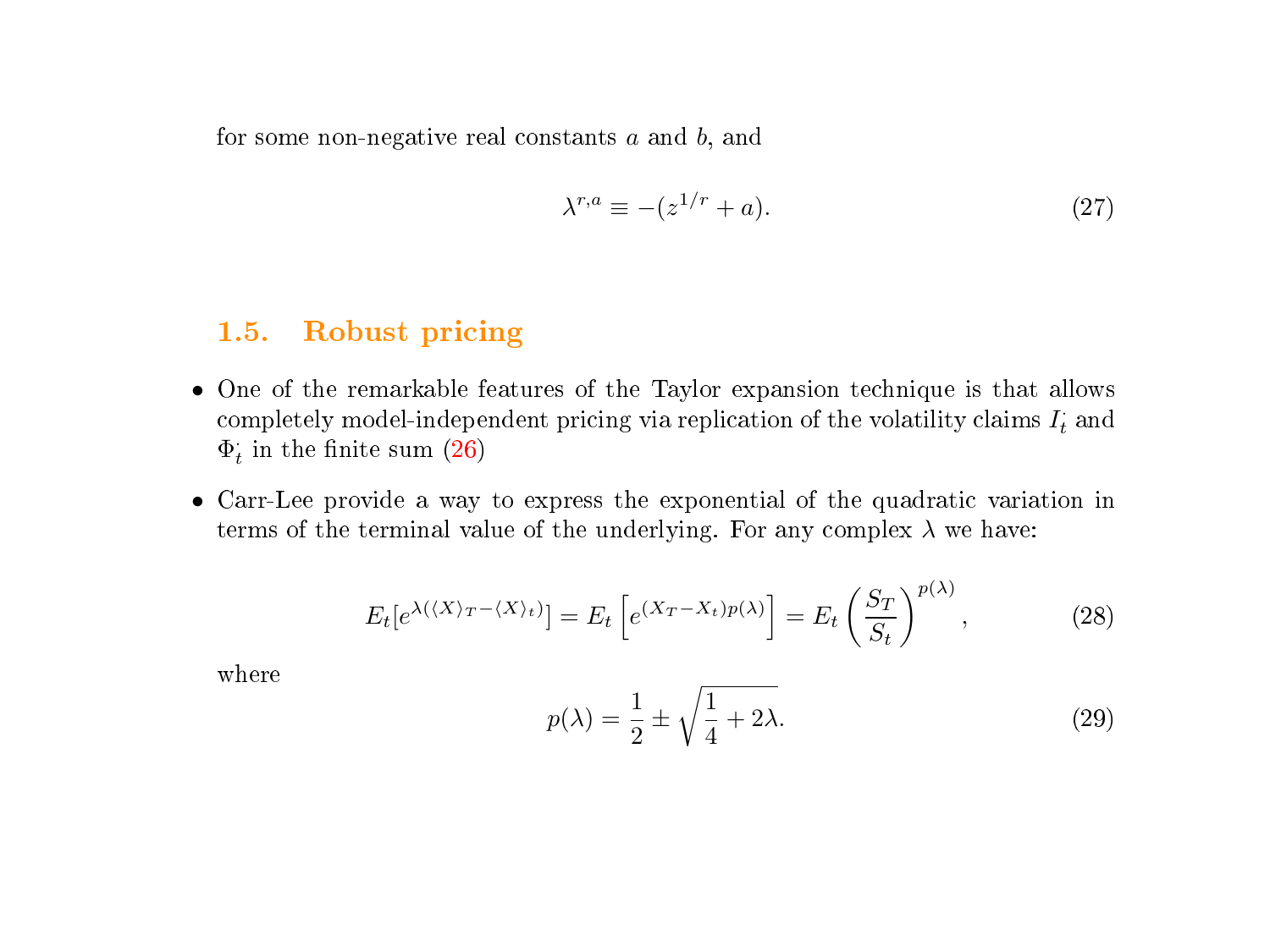<span id="page-11-0"></span>• Breeden-Litzenberger (1978) show that sufficiently smooth payoffs  $f$  can be expressed as a portfolio of calls and puts:

$$
f(S) = f(k) + f^{'}(k)[S - k] + \int_{k}^{\infty} f^{''}(x)(S - x)^{+} dx + \int_{0}^{k} f^{''}(x)(x - S)^{+} dx
$$
 (30)

• The Carr-Lee formula can be used to express  $I_t$  and  $\Phi_t$  in the Taylor expansion for  $t > 0$  as a function of  $S_T$ :

$$
I_t^{r,a,b} = \int_0^{\infty} e^{-(z^{1/r}+b)(X)_t} E_t \left[ e^{\lambda^{r,a}(\langle X \rangle_T - \langle X \rangle_t)} \right] = E_t \int_0^{\infty} e^{-(z^{1/r}+b)\langle X \rangle_t} \text{Re} \left( \frac{S_T}{S_t} \right)^{p^{r,a}(z)} dz
$$
  

$$
\Phi_t^{1,a} = \int_0^{\infty} \frac{e^{-(z+a)\langle X \rangle_t}}{\sqrt{z+a}} E_t \left[ e^{\lambda^{1,a}(\langle X \rangle_T - \langle X \rangle_t)} \right] dz = E_t \int_0^{\infty} \frac{e^{-(z+a)\langle X \rangle_t}}{\sqrt{z+a}} \text{Re} \left( \frac{S_T}{S_t} \right)^{p^{1,a}(z)} dz,
$$

where

$$
p^{r,a} \equiv 1/2 \pm \sqrt{1/4 - 2z^{1/r} - 2a}.
$$
\n(31)

r,a(z)

 $\bullet$  In particular, we can define the functions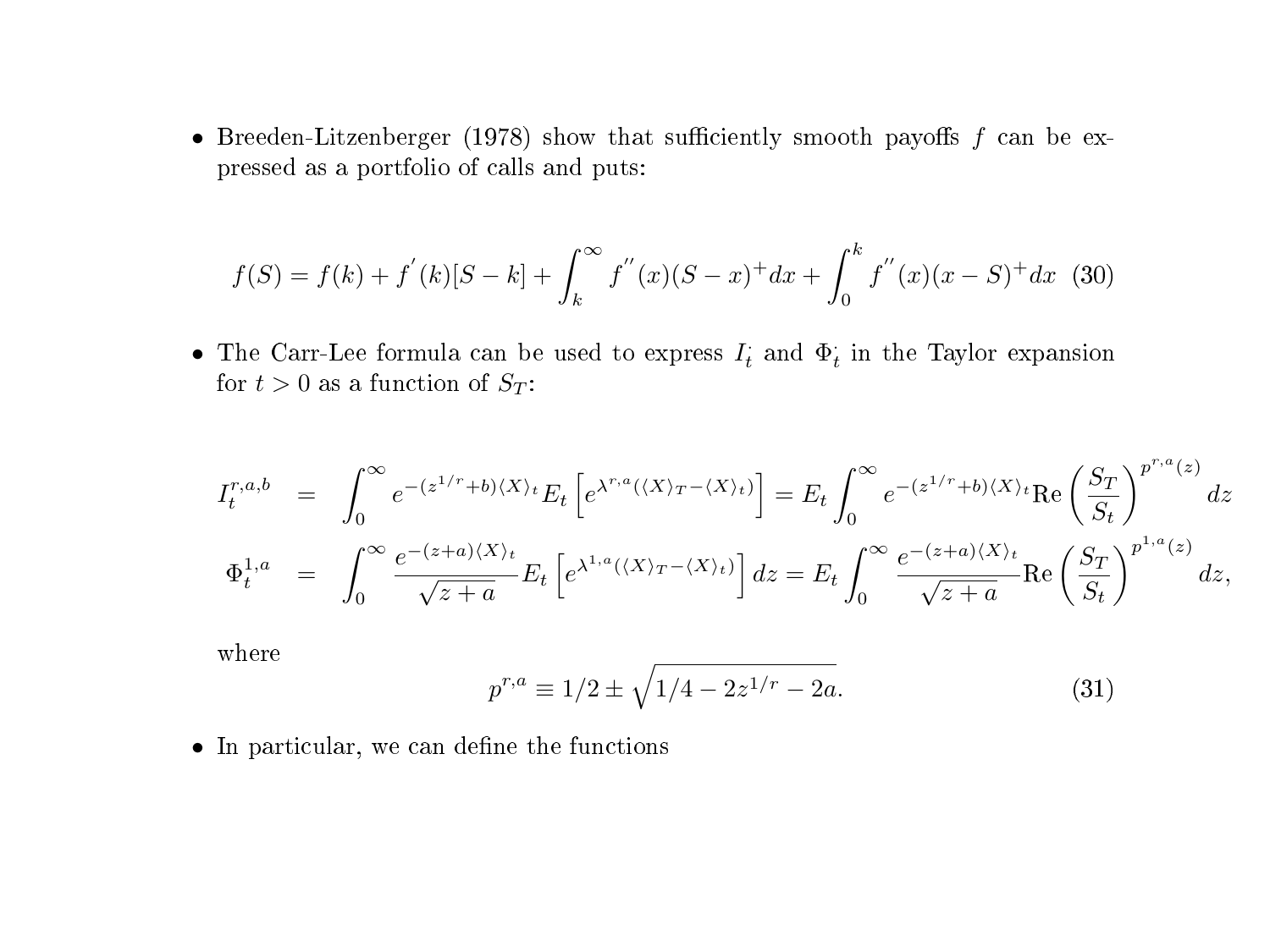$$
\tilde{I}^{r,a,b}(S) \equiv \int_0^\infty e^{-(z^{1/r}+b)\epsilon_t} \text{Re}\left(\frac{S}{S_t}\right)^{p^{r,a}(z)} dz
$$
  

$$
\tilde{\Phi}(S)^{1,a} \equiv \int_0^\infty \frac{e^{-(z+a)\epsilon_t}}{\sqrt{z+a}} \text{Re}\left(\frac{S}{S_t}\right)^{p^{1,a}(z)} dz.
$$

- $I^{r,a,b}(S)$  and  $\Phi(S)^{1,a}(S)$  are twice differentiable in S and well defined in  $S_t$ . We can thus use the Breeden-Litzenberger representation [\(30\)](#page-11-0) to express the price of a TVO as a function of traded instruments.
- It is quite a major inconvenience that at inception robust pricing cannot be carried out. Indeed when  $t = 0$  the claims  $I_0^{r,a}$  and  $\Phi_0^{r,a}$  cannot be written as an expectation of an integral.

#### 1.6. TVO pricing using Laplace Transforms, the  $t > 0$  case

• Let's consider the pricing problem of a put TVO, where the pay-off is expressed in terms of the log-strike k and the log-terminal value  $s_T$ 

$$
P_t(k) \equiv E_t \left[ \frac{\bar{\sigma}\sqrt{T}}{\sqrt{\langle X \rangle_T}} (e^k - e^{s_T})^+ \right]
$$
 (32)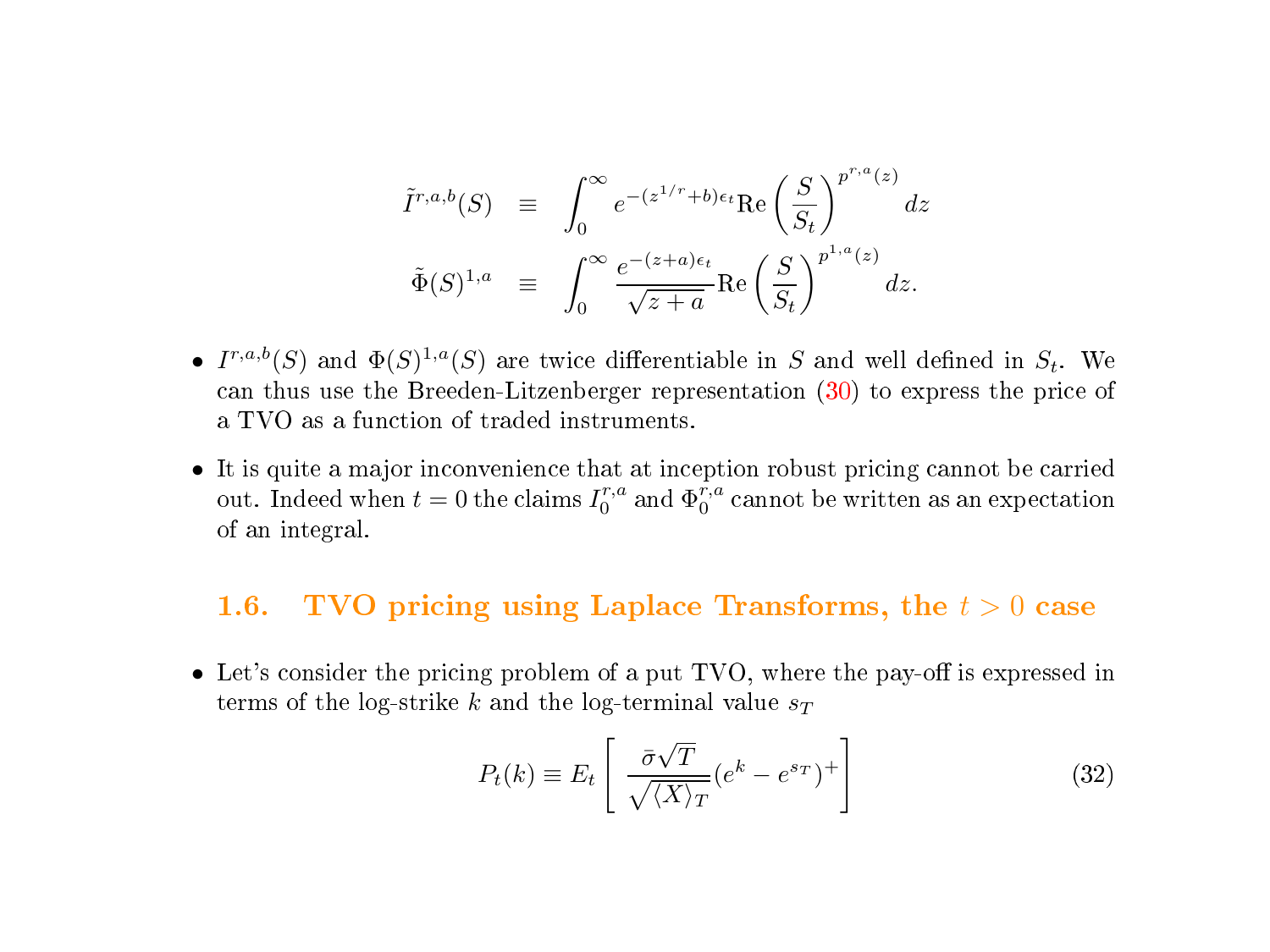• For any complex  $\alpha$  such that  $\text{Re}(\alpha) > 1$ , the Laplace transform of  $P(k)$  is equal to

$$
\hat{P}_t(\alpha) = \int_0^\infty e^{-\alpha k} P_t(k) dk
$$
\n
$$
= \bar{\sigma} \sqrt{T} S_t^{1-\alpha} E_t \left[ \frac{1}{\sqrt{\epsilon_t + \langle X \rangle_T - \langle X \rangle_t}} \frac{e^{(1-\alpha)(X_T - X_t)}}{\alpha(\alpha - 1)} \right]
$$

• The denominator admits the familiar representation

$$
\frac{1}{\sqrt{\epsilon+x}} = \frac{2}{\sqrt{\pi}} \int_0^\infty e^{-z^2(\epsilon+x)} dz.
$$
 (33)

.

• Using the independence of  $\sigma$  and  $W_t$  together with Fubini's Theorem, we can write  $\hat{P}(\alpha)$  in terms of  $S_t$  and the quadratic variation

$$
\hat{P}_t(\alpha) = 2\bar{\sigma}\sqrt{\frac{T}{\pi}}S_t^{1-\alpha} \int_0^\infty \frac{e^{-z^2\langle X\rangle_t} E_t\left[e^{\lambda_{z,\alpha}(\langle X\rangle_T - \langle X\rangle_t)}\right]}{\alpha(\alpha-1)}dz
$$
\n(34)

where  $\lambda_{z,\alpha} = -(z^2 + \alpha(1-\alpha))$ 

- If we don't mind model dependence, we can calculate explicitly the quantities inside the expectation for a variety stochastic volatility models (e.g., affine models).
- The price of the TVO options can be obtained by numerically inverting the closed form Laplace transform (34).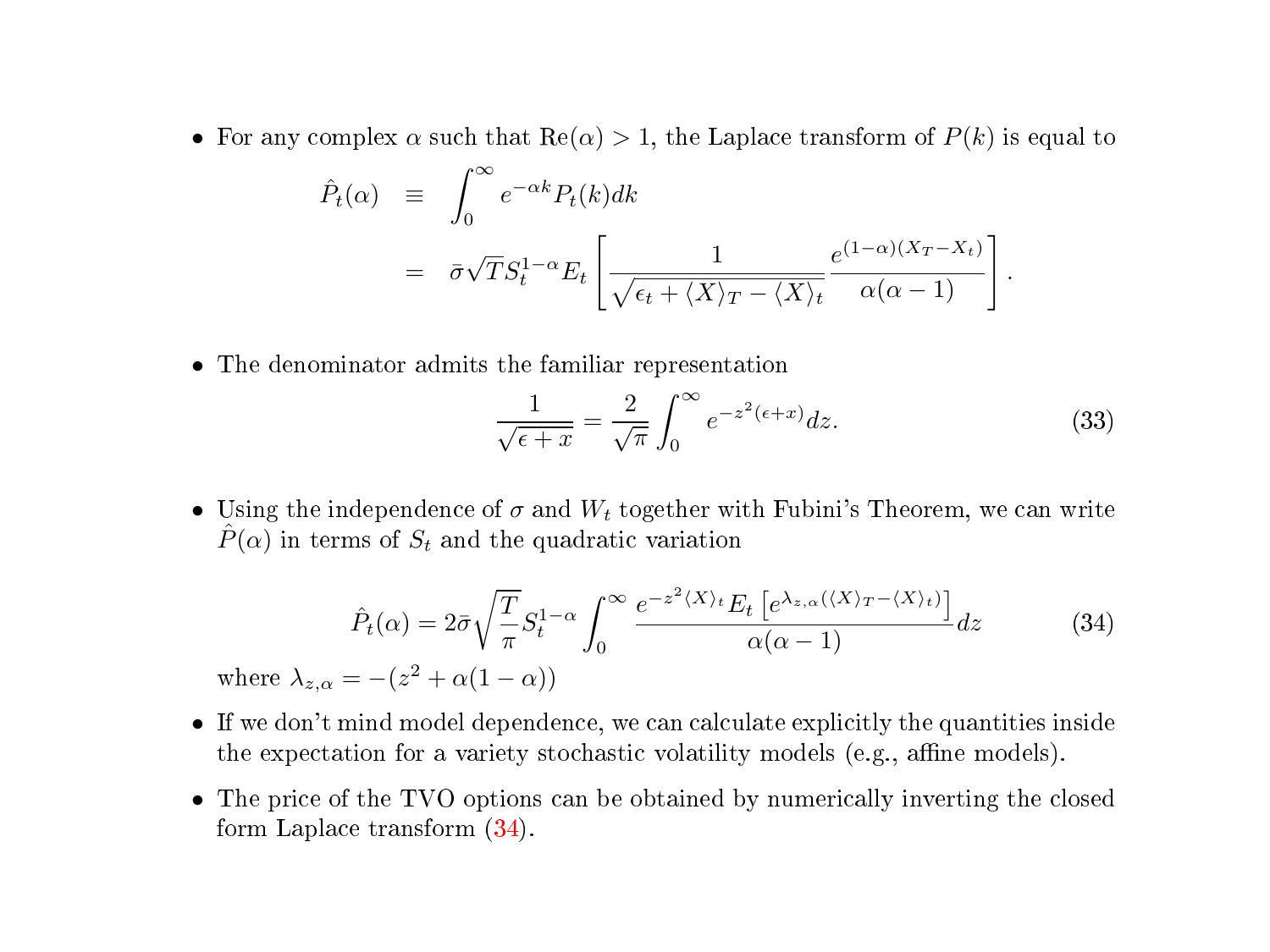## 1.7. Numerical Results

• In the following numerical examples we assumed the following Heston model:

$$
dS_t = v_t^{1/2} S_t dW_t,
$$
  
\n
$$
dv_t = \kappa(\theta - v_t) dt + \eta v_t^{1/2} dZ_t,
$$
\n(35)

and parameters

$$
S_0 = 100
$$
,  $v_0 = 0.2$ ,  $\overline{\sigma} = 0.1$ ,  $\kappa = 0.5$ ,  $\theta = 0.2$ ,  $\eta = 0.3$ . (36)

Table 1: Maturity  $T = 3$ ,  $t = 0$ . TVOs prices for different strikes, using different pricing methods

| Strike |         | Taylor polynomial of order n | Laplace | Monte Carlo |         |           |            |
|--------|---------|------------------------------|---------|-------------|---------|-----------|------------|
|        | $n=1$   | $n=2$                        | $n=3$   | $n = 4$     | $n = 5$ | Transform | simulation |
| 60     | 10.1534 | 11.1768                      | 11.3814 | 11.4006     | 11.3958 | 11.3919   | 11.3897    |
| 80     | 8.4475  | 8.7033                       | 8.7289  | 8.7301      | 8.7300  | 8.7301    | 8.7281     |
| 100    | 6.7416  | 6.7416                       | 6.7416  | 6.7416      | 6.7416  | 6.7416    | 6.7415     |
| 120    | 5.0357  | 5.2915                       | 5.2659  | 5.2671      | 5.2673  | 5.2672    | 5.2618     |
| 140    | 3.3298  | 4.3532                       | 4.1485  | 4.1677      | 4.1725  | 4.1699    | 4.1643     |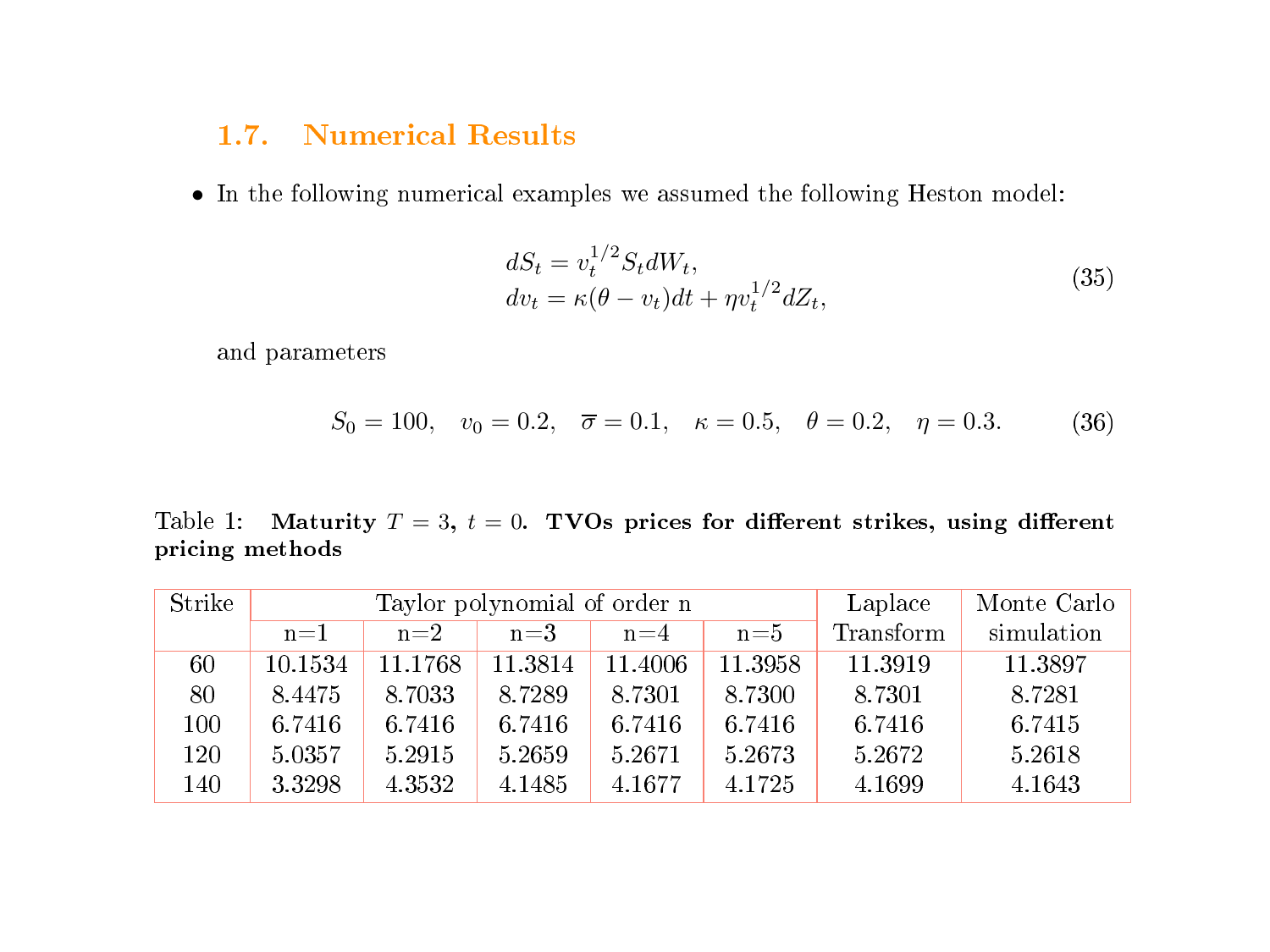Table 2: Maturity  $T = 5$ ,  $t = 2$ ,  $K = 100$ ,  $S_t = 120$ . TVO prices for various realized volatility levels.

|                      |         | Taylor polynomial of order n | Laplace | Monte Carlo |         |           |            |
|----------------------|---------|------------------------------|---------|-------------|---------|-----------|------------|
| $\langle X\rangle_t$ | $n=1$   | $n=2$                        | $n = 3$ | $n=4$       | $n = 5$ | Transform | simulation |
| 0.2                  | 10.7404 | 10.9632                      | 10.9817 | 10.9828     | 10.9828 | 10.9780   | 10.9772    |
| 0.4                  | 9.5530  | 9.7438                       | 9.7597  | 9.7607      | 9.7607  | 9.7416    | 9.7391     |
| 0.6                  | 8.7105  | 8.8795                       | 8.8935  | 8.8945      | 8.8945  | 8.8601    | 8.8577     |
| 0.8                  | 8.0694  | 8.2222                       | 8.2349  | 8.2358      | 8.2358  | 8.1872    | 8.1894     |
|                      | 7.5591  | 7.6993                       | 7.7110  | 7.7118      | 7.7118  | 7.6503    | 7.6416     |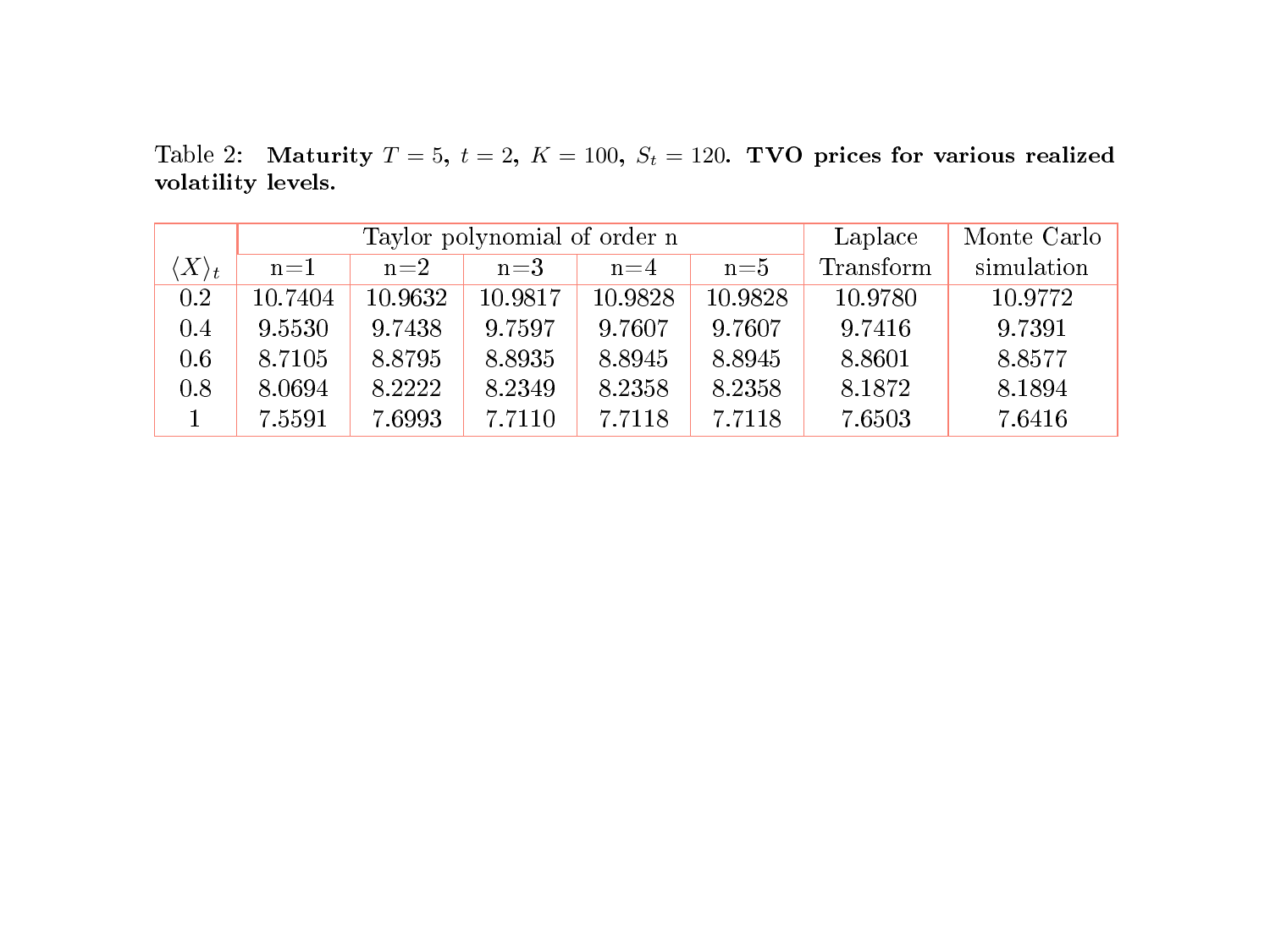Table 3: Maturity  $T = 4$ ,  $t = 3$ ,  $S_0 = 100$ ,  $\langle X \rangle_t = 0.3$ . TVOs prices for different strikes

| Strike | Taylor polynomial of order n |         |         |         |         | Laplace   | Monte Carlo |
|--------|------------------------------|---------|---------|---------|---------|-----------|-------------|
|        | $n=1$                        | $n=2$   | $n=3$   | $n=4$   | $n = 5$ | Transform | simulation  |
| 60     | 9.7467                       | 11.4962 | 11.8461 | 11.8810 | 11.8740 | 11.9816   | 11.9827     |
| 80     | 7.4080                       | 7.8454  | 7.8892  | 7.8913  | 7.8911  | 7.8390    | 7.8400      |
| 100    | 5.0694                       | 5.0694  | 5.0694  | 5.0694  | 5.0694  | 4.9175    | 4.9067      |
| 120    | 2.7307                       | 3.1681  | 3.1243  | 3.1265  | 3.1267  | 3.0313    | 3.0338      |
| 140    | 0.3920                       | 2.1415  | 1.7916  | 1.8266  | 1.8336  | 1.8690    | 1.8680      |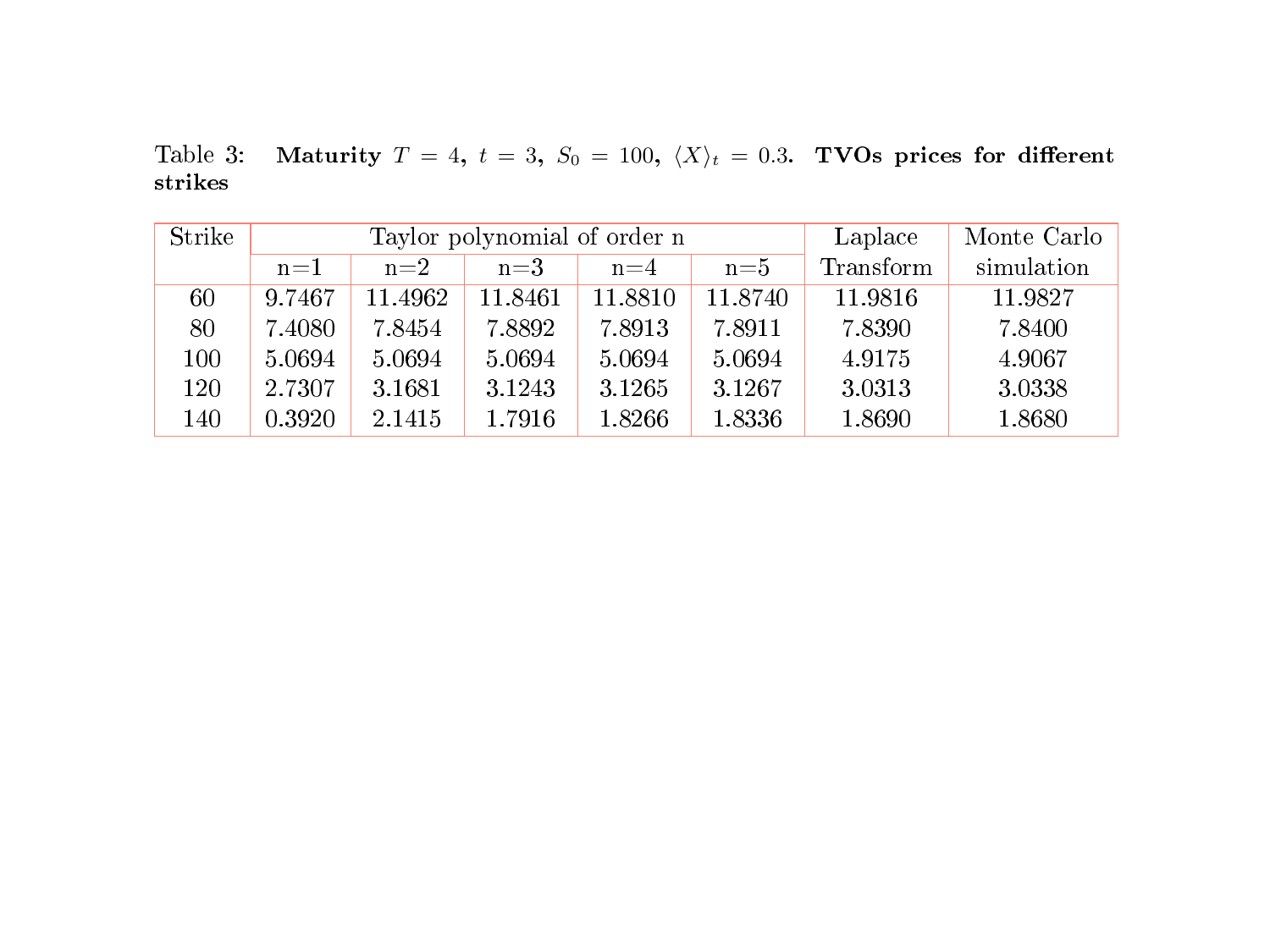#### 1.7.1. Taylor expansion



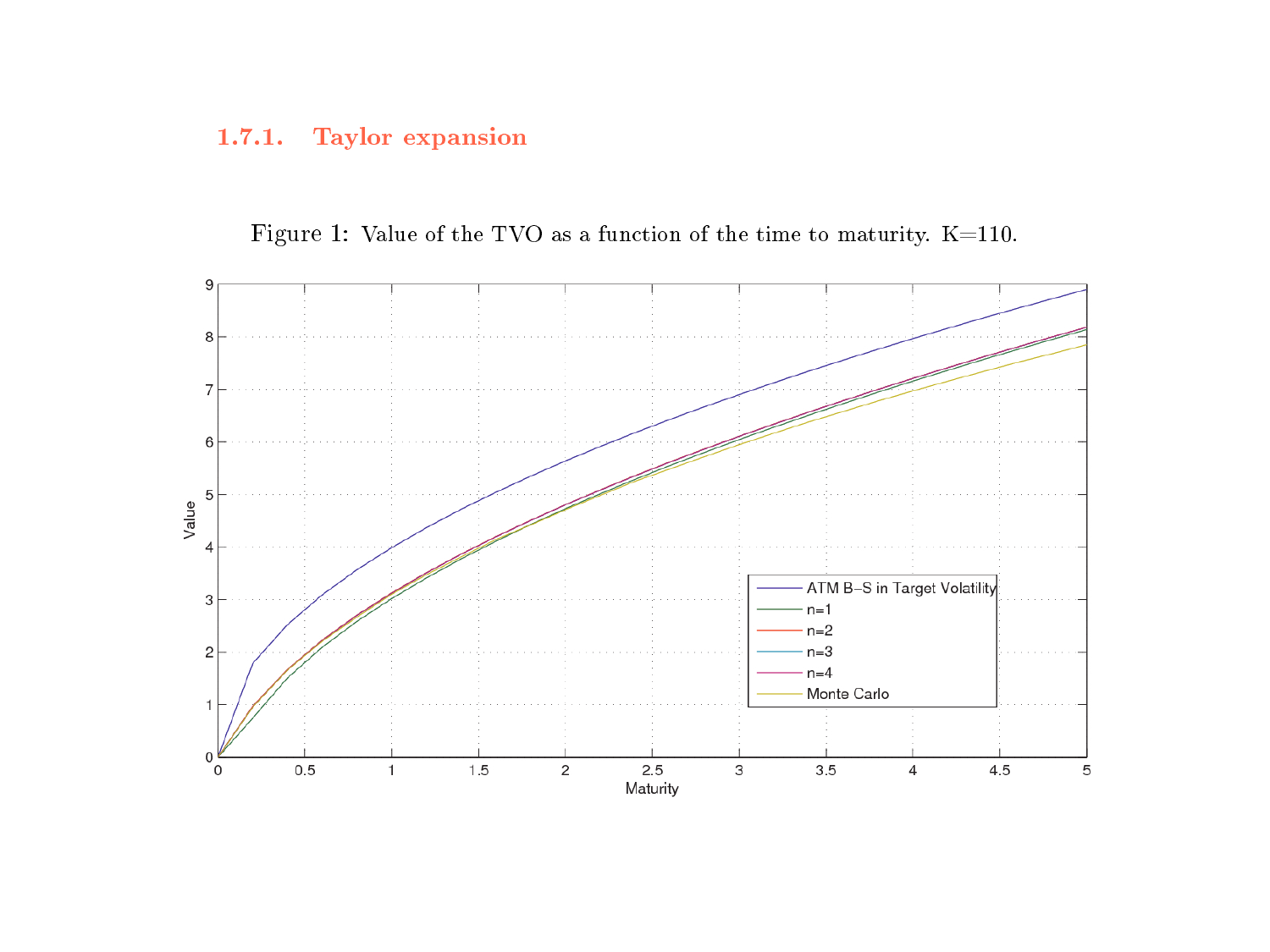#### 1.7.2. Laplace transform

Figure 2: Laplace transform Call TVO prices as a function of the strike, T=0.5.

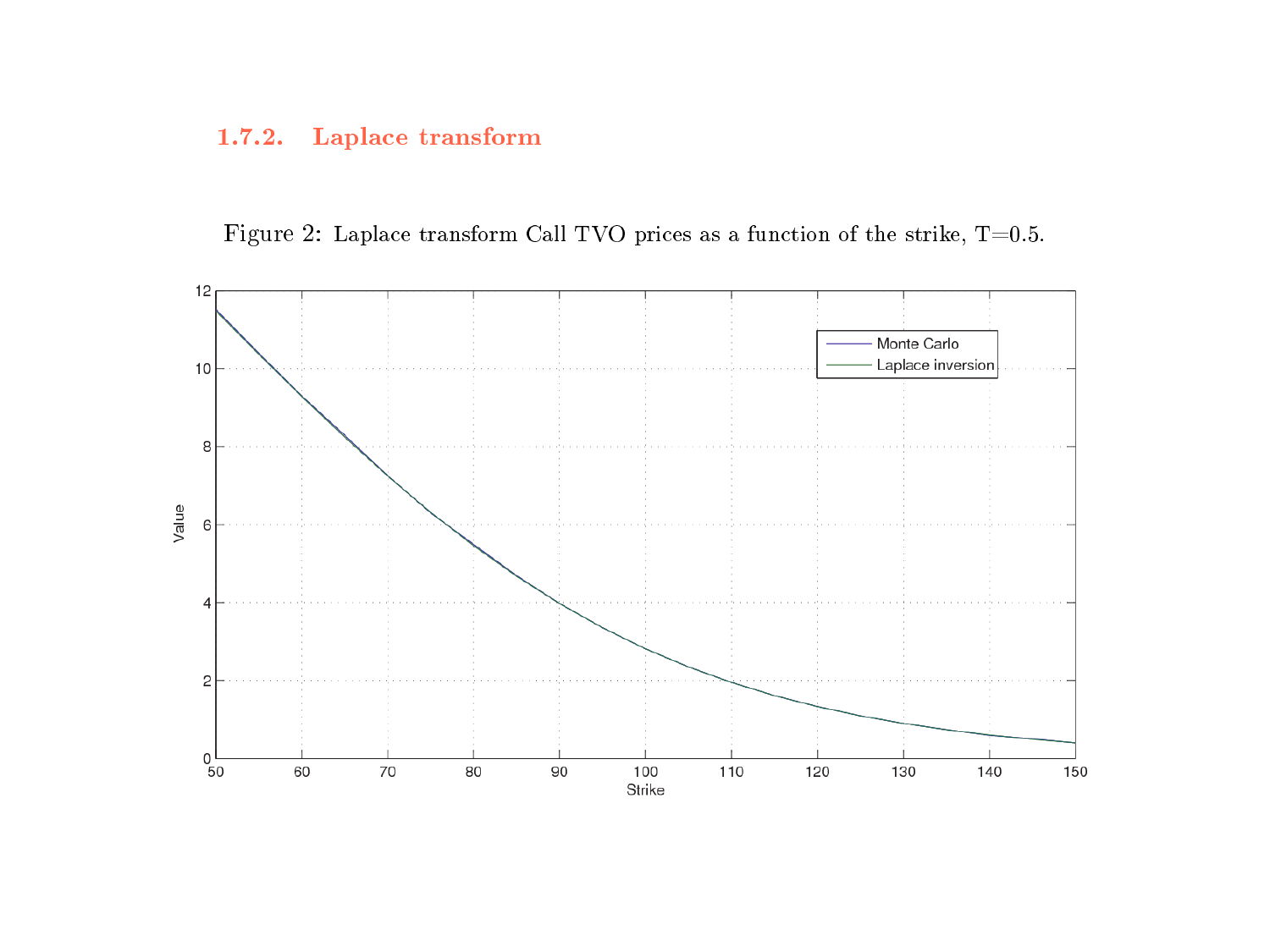## 2. Claims on an asset and its realised variance

- Volatility derivatives have been extensively studied and a great deal is known about pricing and hedging them. Recently, products on volatility adjusted indices took off as a way of controlling exposure to volatility of the underlying.
- Motivated by this we are concerned in studying a class of such products written in the form  $F(S_T, \langle X \rangle_T)$ . The TVO clearly falls under this class.

### 2.1. Pricing via the associated PDE

• Assume that in a risk neutral equivalent measure the dynamics for the asset and the stochastic volatility are given by

$$
dS_t = rS_t + \sqrt{v_t} S_t dW_t^1
$$
  
\n
$$
dv_t = \alpha_t dt + \beta_t dW_t^2.
$$
\n(37)

Here r is a riskless constant rate, and  $W^1$  and  $W^2$  are Brownian motions of constant correlation  $\rho$ . The quadratic variation evolves according

$$
dI_t = v_t dt
$$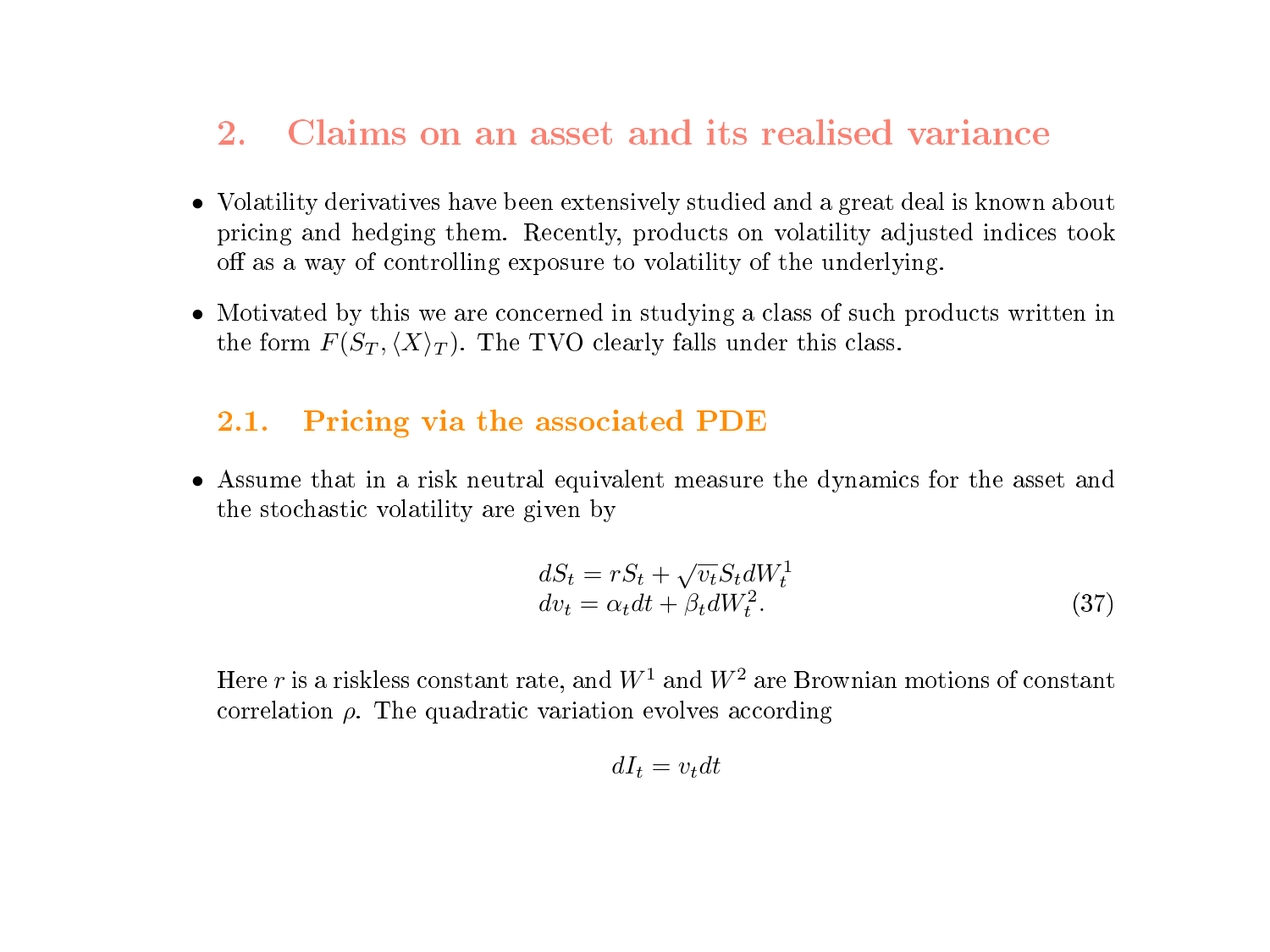• It can be shown, by the usual no-arbitrage/hedging argument, that given a payoff  $F_T = F(S_T, \langle X \rangle_T)$  its time t value

$$
V(S_t, I_t, v_t, t) = E_t[e^{-r(T-t)}F_T]
$$

is the only solution of the partial differential equation

$$
\frac{\partial V}{\partial t} + rS_t \frac{\partial V}{\partial S} + \alpha_t \frac{\partial V}{\partial v} + v_t \frac{\partial V}{\partial I} + \frac{v_t S_t^2}{2} \frac{\partial^2 V}{\partial^2 S} + \frac{\beta_t^2}{2} \frac{\partial^2 V}{\partial^2 v} + \rho \beta_t \sqrt{v_t} S_t \frac{\partial V}{\partial S \partial v} - rV = 0
$$
 (38)

if a solution to such equation does exist.

• For some relevant stochastic volatility models this equation admits a fundamental transform. A fundamental transform is a solution for the Fourier-transformed equation with respect to the variables  $x = \log S_t + r(T - t)$  and  $I_t$ , dampened by  $r(T - t)$  and with terminal condition 1. Indeed setting

$$
\hat{W}(\omega, \eta, v, \tau) = \int_{\mathbb{R}^2} e^{ix\omega + iI\eta} e^{-r(T-t)} V(e^x, I, v, T-t) dx dI,
$$

we see that  $\hat{W}$  satisifes

$$
\frac{\beta^2}{2} \frac{\partial^2 \hat{W}}{\partial^2 v} + \frac{\partial \hat{W}}{\partial v} (\alpha - i\omega\sqrt{v}\rho \beta) - \frac{v}{2} (\omega^2 - i\omega + 2i\eta) \hat{W} = \frac{\partial \hat{W}}{\partial \tau}
$$
(39)

Such an equation with  $\hat{W}(\omega, \eta, v, 0) = 1$  can be solved as in Lewis (2000).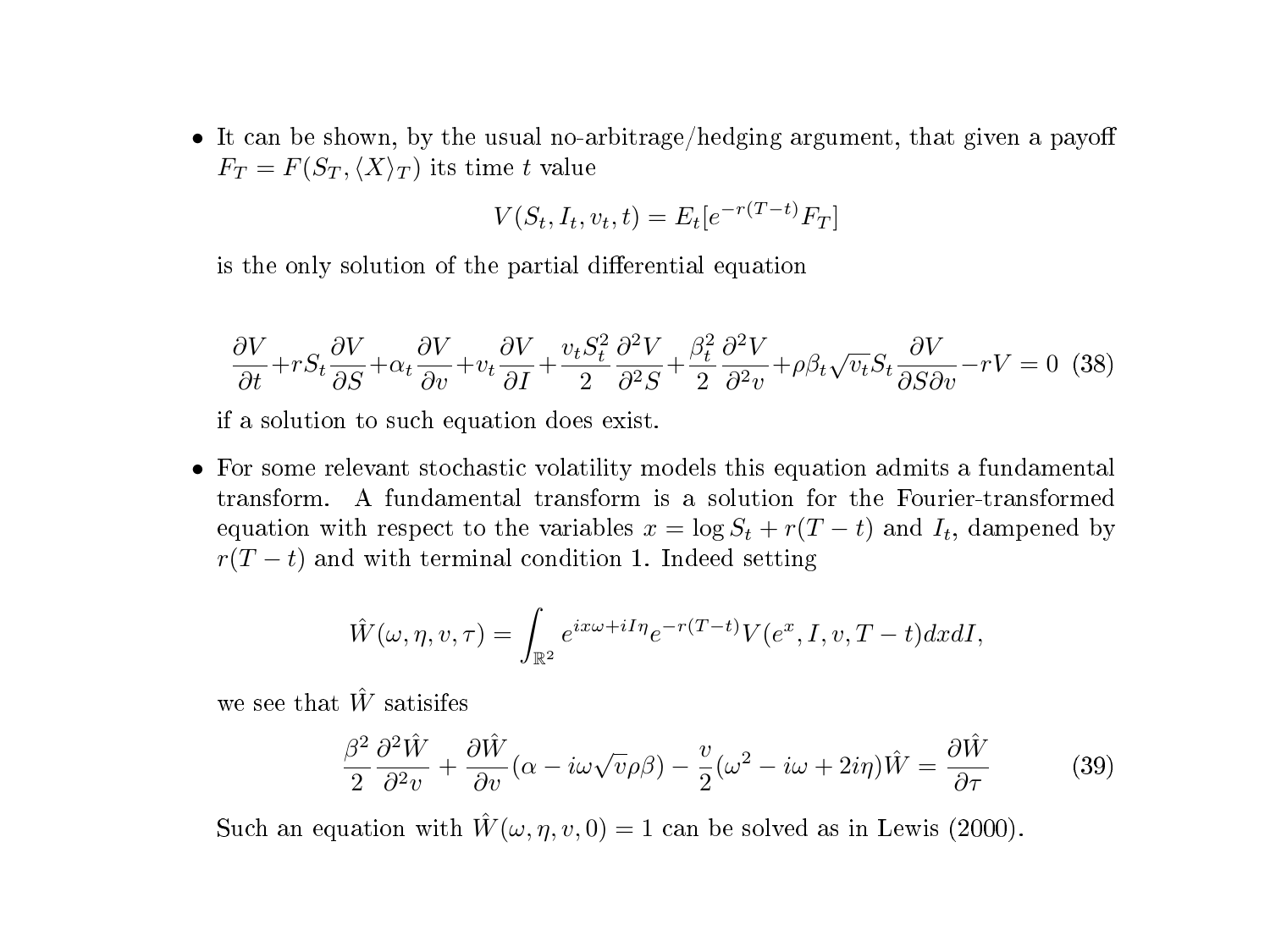• Call  $\hat{H}$  the fundamental transform and let

$$
\hat{W}(\omega, \eta, v, 0) = \int_{\mathbb{R}^2} e^{ix\omega + iI\eta} V(e^x, I, v, 0) dx dI
$$

be the accordingly transformed payoff. The solution for the general problem is then given by the inverse Fourier transform of H times  $\tilde{W}(\omega, \eta, v, 0)$ 

$$
V(S, I, v, t) = \frac{e^{-r(T-t)}}{4\pi^2}
$$
\n(40)

$$
\int_{ik_1-\infty}^{ik_1+\infty} \int_{ik_2-\infty}^{ik_2+\infty} S^{-i\omega} e^{-i\omega(r-d)(T-t)} e^{-i\eta I} \hat{H}(\omega, \eta, v, T-t) \hat{W}(\omega, \eta, v, 0) d\omega d\eta. (41)
$$

- One remarkable feature of this technique is that allows to effectively separate, by means  $\hat{H}$  and  $\hat{W}(\tau = 0)$ , the price component due to the payoff and that about the stochastic volatility model.
- Although this is a model-dependent solution it works with any model and allows correlation.
- $\bullet$  This representation also allows the computation of hedging ratios. It will be sufficient to differentiate in  $S$  under integral sign.
- $\bullet$  Numerical testing confirms the correctness of this method. Let us revise Table 1 and compare it with the TVO prices under this new method: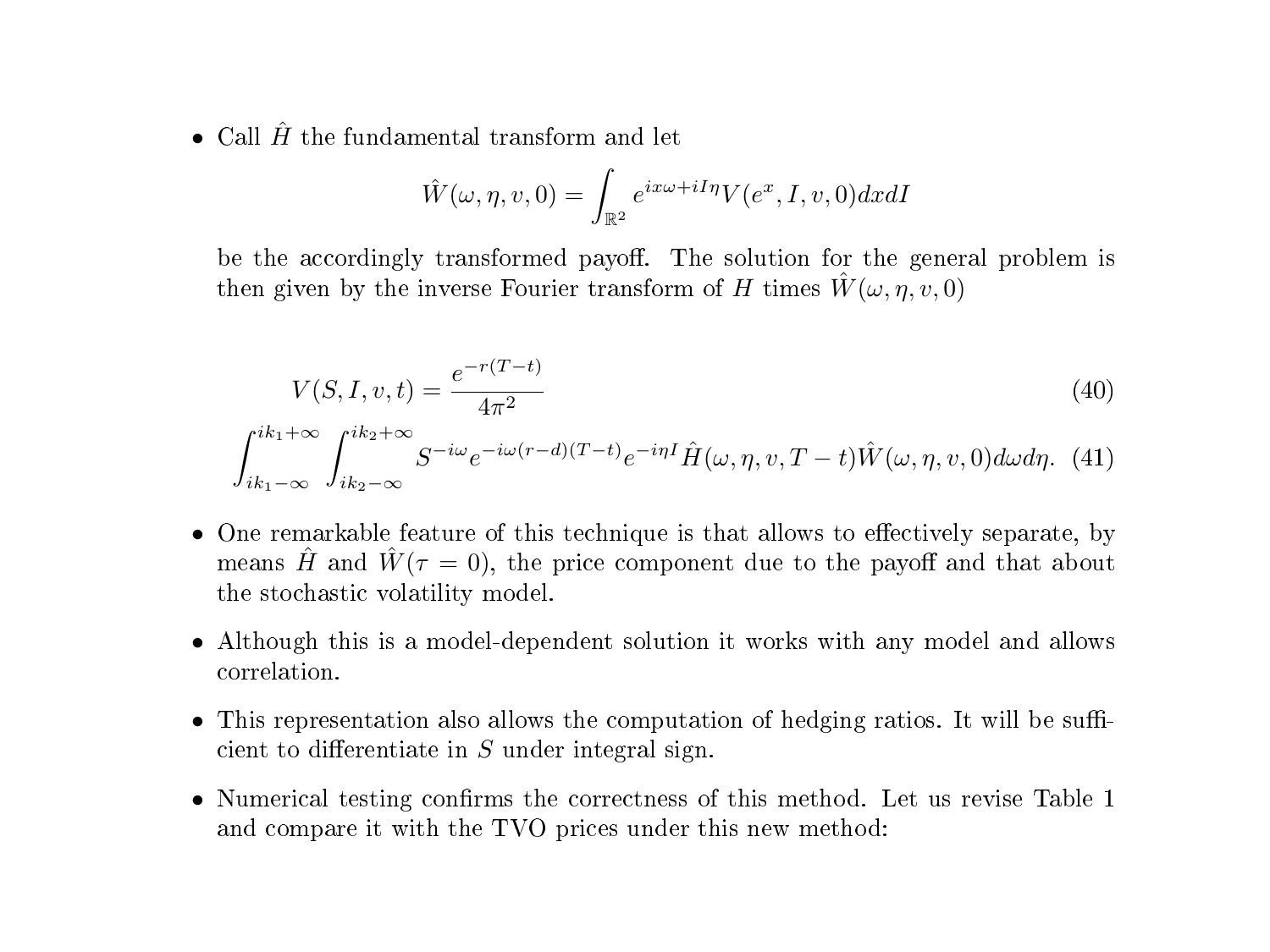| Strike | Taylor polynomial of order n |         |         | Laplace   | Monte Carlo | PDE pricing |
|--------|------------------------------|---------|---------|-----------|-------------|-------------|
|        | $n=3$                        | $n=4$   | $n = 5$ | Transform | simulation  |             |
| 60     | 11.3814                      | 11.4006 | 11.3958 | 11.3919   | 11.3897     | 11.3909     |
| 80     | 8.7289                       | 8.7301  | 8.7300  | 8.7301    | 8.7281      | 8.7299      |
| 100    | 6.7416                       | 6.7416  | 6.7416  | 6.7416    | 6.7415      | 6.7415      |
| 120    | 5.2659                       | 5.2671  | 5.2673  | 5.2672    | 5.2618      | 5.2672      |
| 140    | 4.1485                       | 4.1677  | 4.1725  | 4.1699    | 4.1643      | 4.1699      |

Table 4: Maturity  $T = 3$ ,  $t = 0$ . TVOs prices for different strikes

• However more general settings are now possible. With the usual parameters:

Table 5:  $S_t = 100$ ,  $K = 85$ ,  $\langle X \rangle_t = 0.46$ ,  $T = 5$ ,  $t = 2.5$ ,  $r = 0.08$ . TVO price via PDE for various correlation levels

| Correlation | Monte Carlo | PDE pricing |
|-------------|-------------|-------------|
| $-0.8$      | 10.3154     | 10.3975     |
| $-0.4$      | 9.9415      | 9.9505      |
|             | 9.4398      | 9.4549      |
| 0.4         | 8.9645      | 8.9059      |
| 0.8         | 8.3136      | 8.3025      |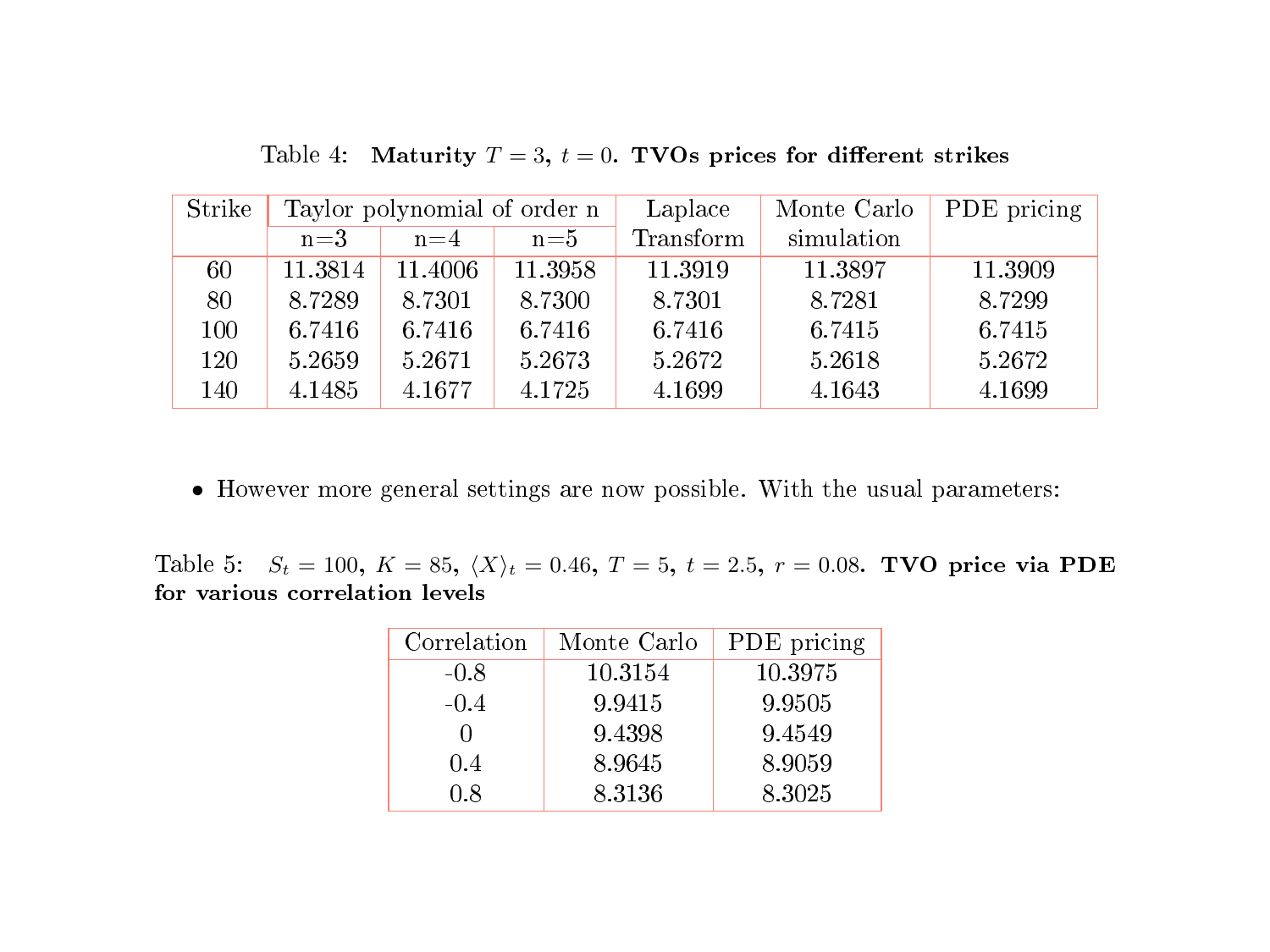## 2.2. Replication of  $F(S_T, \langle X \rangle_T)$  by a volatility derivative

- We now revert to the assumption of 0 correlation between the Brownian motion driving  $S_t$  and the stochastic volatility  $\sigma_t$ .
- In such a situation it is possible to carry out the reduction operated for the TVO for general payoffs. Again we use that under independence the time  $t$  conditional distribution of  $S_T/S_t$  is log-normal with expectation

$$
r(T-t) - (\langle X \rangle_T - \langle X \rangle_t)/2
$$

and variance

$$
\langle X \rangle_T - \langle X \rangle_t.
$$

• Exactly as in [\(42\)](#page-0-0) by conditioning with respect to the whole path followed by  $\sigma_t$ , and then using the fact that the inner conditional distribution is lognormal,

$$
E_t \left[ e^{-r(T-t)} F(S_T, \langle X \rangle_T) \right] = E_t \left[ e^{-r(T-t)} E_t [F(S_T, \langle X \rangle_T) | \mathcal{F}^{\sigma}_T] \right]
$$
  
= 
$$
E_t \left[ e^{-r(T-t)} F^{BS}(S_t, \langle X \rangle_T) \right].
$$

•  $F^{BS}(S_t,\langle X \rangle_T)$  stands for the Black-Scholes price in the first argument, of spot  $S_t$ and variance  $\langle X \rangle_T$ . We call this claim the "variance equivalent replicating payoff".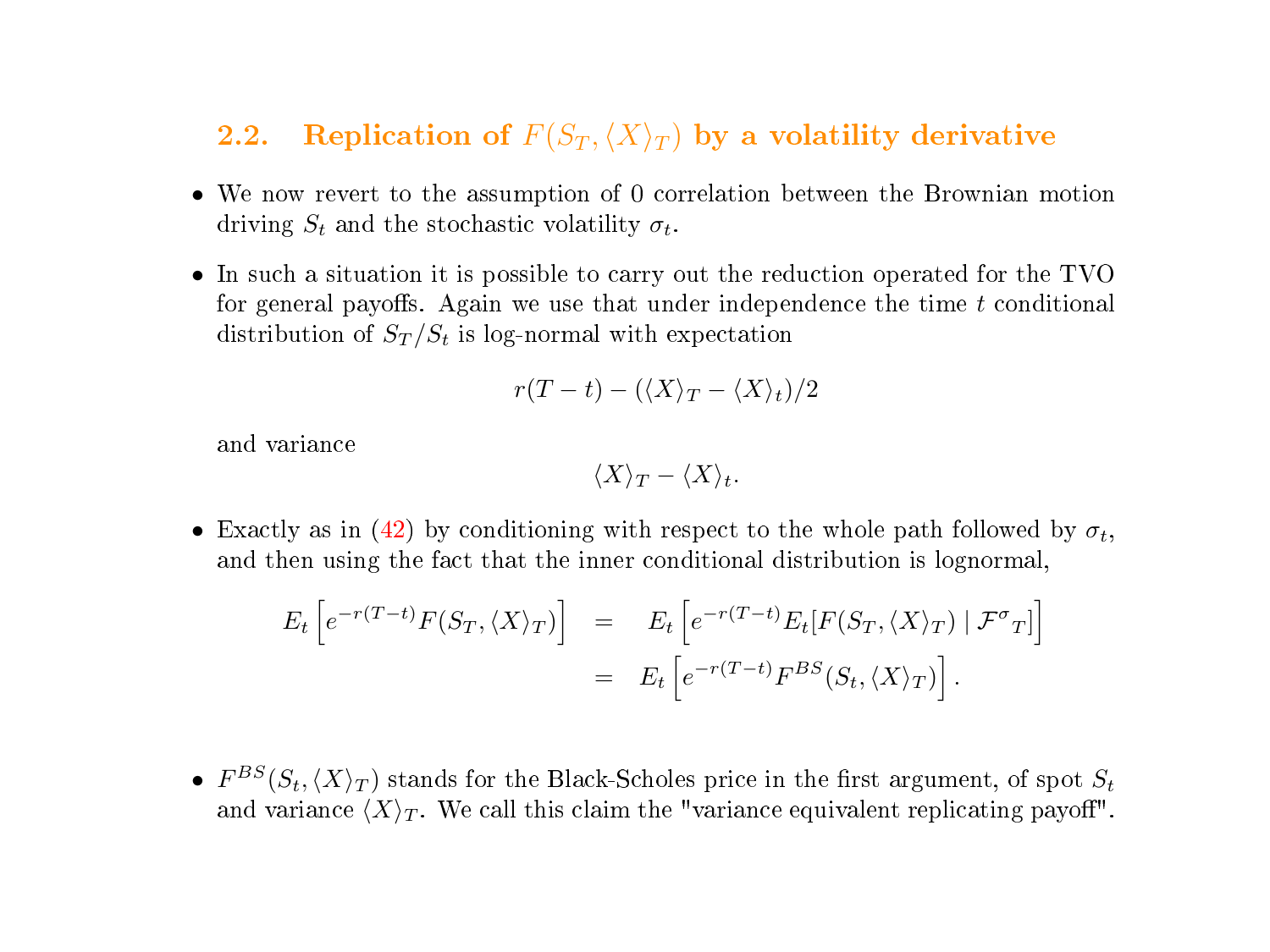- We then see that in absence of correlation pricing  $F$  amounts to the valuation of a claim on the variance only. In turn such a claim can priced by one of the many methods available in the literature (Carr and Lee).
- If correlation is allowed then the previous formula does not holds exactly; nevertheless it represents a first order approximation for the price:

$$
E_t\left[e^{-r(T-t)}F(S_T,\langle X\rangle_T)\right] = E_t\left[e^{-r(T-t)}F^{BS}(S_t,\langle X\rangle_T)\right] + O(\rho).
$$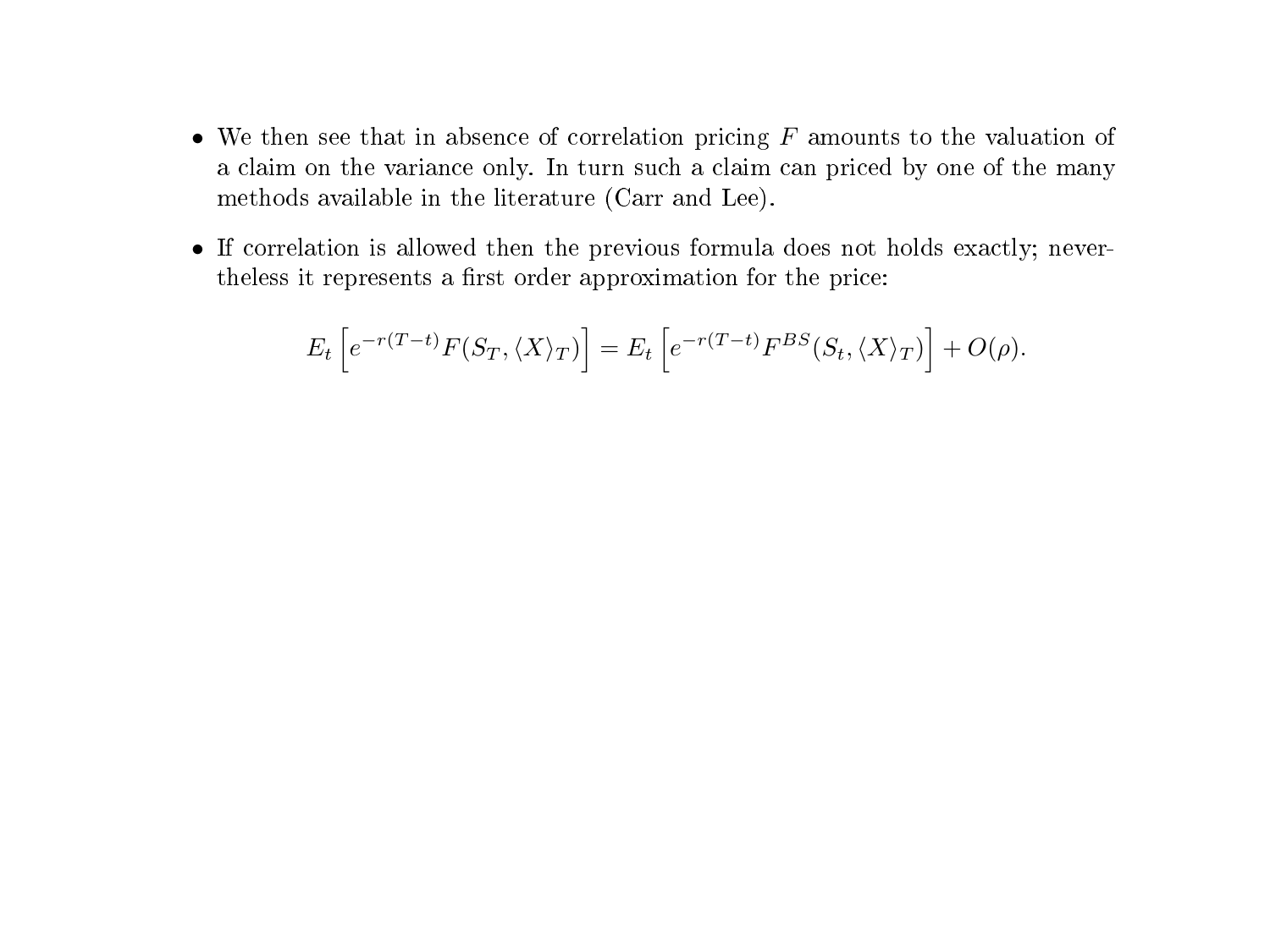# 3. More derivatives

- $\bullet$  Interesting payoffs can now be considered, besides the TVO. They are not actually traded but they all, at least mathematically, make sense.
- Target Volatility Option
	- Payoff

$$
F(S_T, \langle X \rangle_T) = \frac{\overline{\sigma}\sqrt{T}}{\sqrt{\langle X \rangle_T}}(S_T - K)^+
$$

Fourier transform in log-strike and variance

$$
\hat{F}(\omega,\eta) = \frac{\overline{\sigma}(1+i)\sqrt{\pi T}}{\sqrt{2\eta}} \frac{K^{1+i\omega}}{(i\omega - \omega^2)} \quad \text{if } Im(\omega) > 1, Im(\eta) > 0
$$

 $-$  Variance equivalent replicating payoff

$$
\frac{\overline{\sigma}\sqrt{T}}{\sqrt{\langle X \rangle_T}}Call^{BS}(S_0, K, \langle X \rangle_T)
$$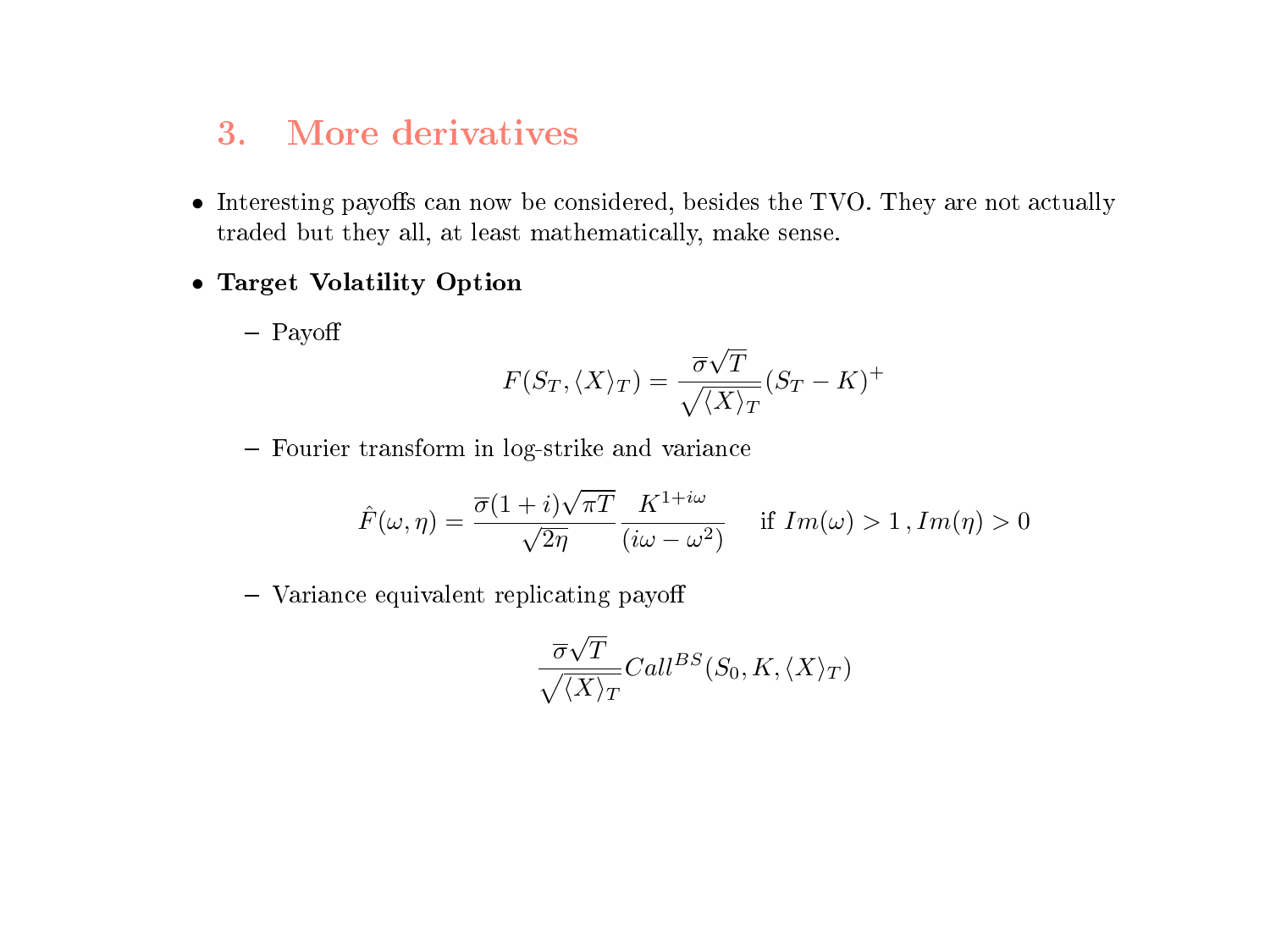- "Digital Asset-Variance Call"
	- Payoff

$$
F(S_T, \langle X \rangle_T) = \chi_{\{S_T \ge K_1, \langle X \rangle_T \ge K_2\}}
$$

- Fourier transform in log-strike and variance

$$
\hat{F}(\omega,\eta) = -\frac{K_1^{i\omega} e^{iK_2 \eta}}{\omega \eta} \quad \text{if } Im(\omega) > 0, Im(\eta) > 0
$$

 $-$  Variance equivalent replicating payoff

$$
DigCall^{BS}(S_0, K_1, \langle X \rangle_T)\chi_{\{\langle X \rangle_T \ge K_2\}}
$$

- "Asset-Variance exchange option"
	- Payoff

$$
F(S_T, \langle X \rangle_T) = (S_T - N\langle X \rangle_T)^+
$$

Fourier transform in log-strike and variance

$$
\hat{F}(\omega,\eta) = N(-i\eta)^{-2-i\omega} \frac{\Gamma(2+i\omega)}{i\omega - \omega^2} \quad \text{for } Im(\omega) > 1, Im(\eta) < 2
$$

 $-$  Variance equivalent replicating payoff

$$
Call^{BS}(S_0,\langle X\rangle_T,\langle X\rangle_T)
$$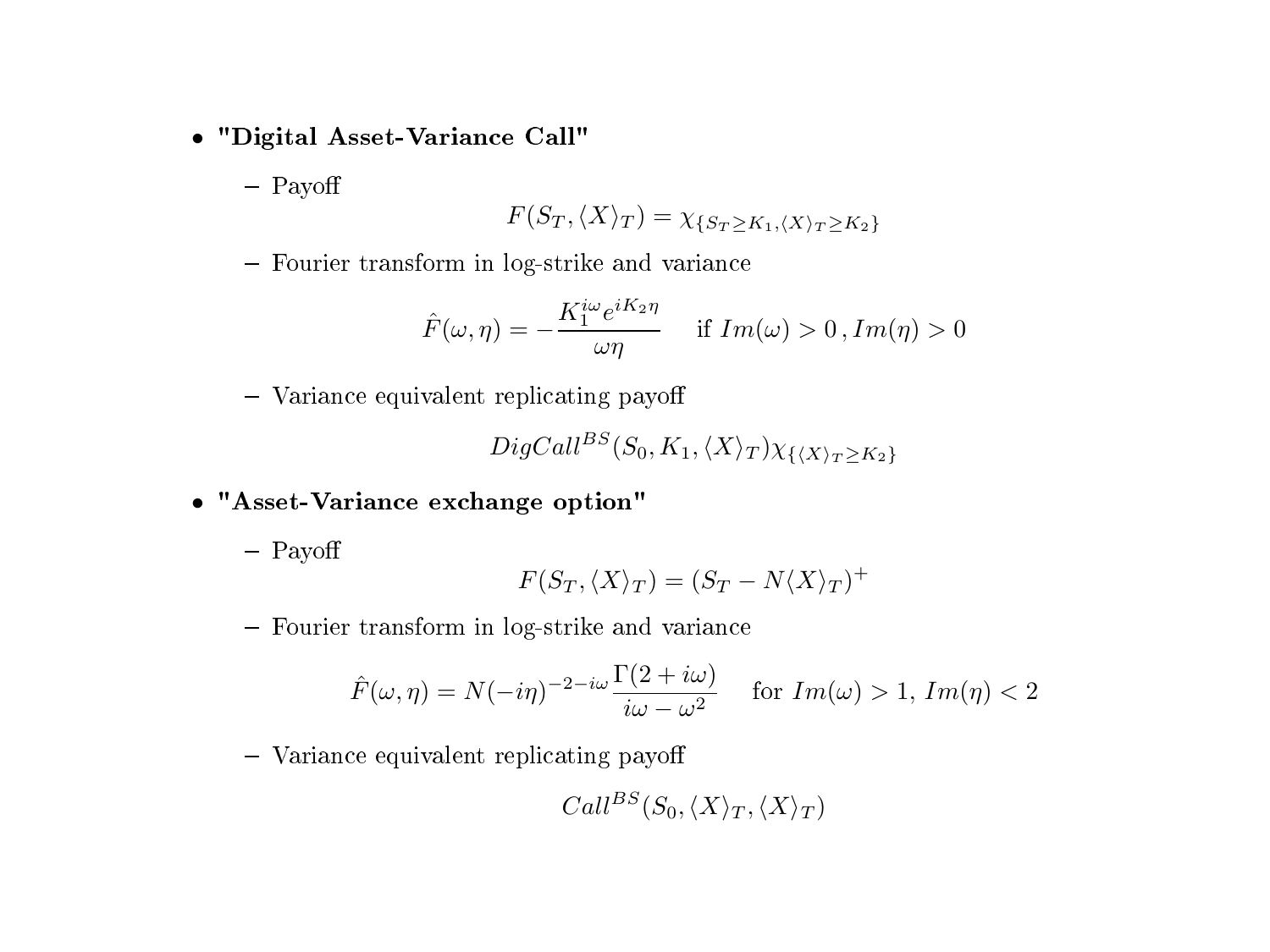- "Target Volatility Barrier Option"
	- Payoff

$$
F(S_T, \langle X \rangle_T) = \frac{\overline{\sigma}\sqrt{T}}{\sqrt{\langle X \rangle_T}} (S_T - K)^+ \chi_{\{Max(S_t) < \kappa_1, \langle X \rangle_T < \kappa_2\}}
$$

- Fourier transform in log-strike and variance

$$
\hat{F}(\omega,\eta) = \frac{\overline{\sigma}(1+i)\sqrt{\pi T}}{\sqrt{2\eta}} \frac{K^{1+i\omega}}{(i\omega - \omega^2)} \quad \text{if } Im(\omega) > 1, Im(\eta) > 0
$$

• These derivatives have been partially tested: the PDE and the variance claim replication prices match with the Monte Carlo simulation in all cases studied